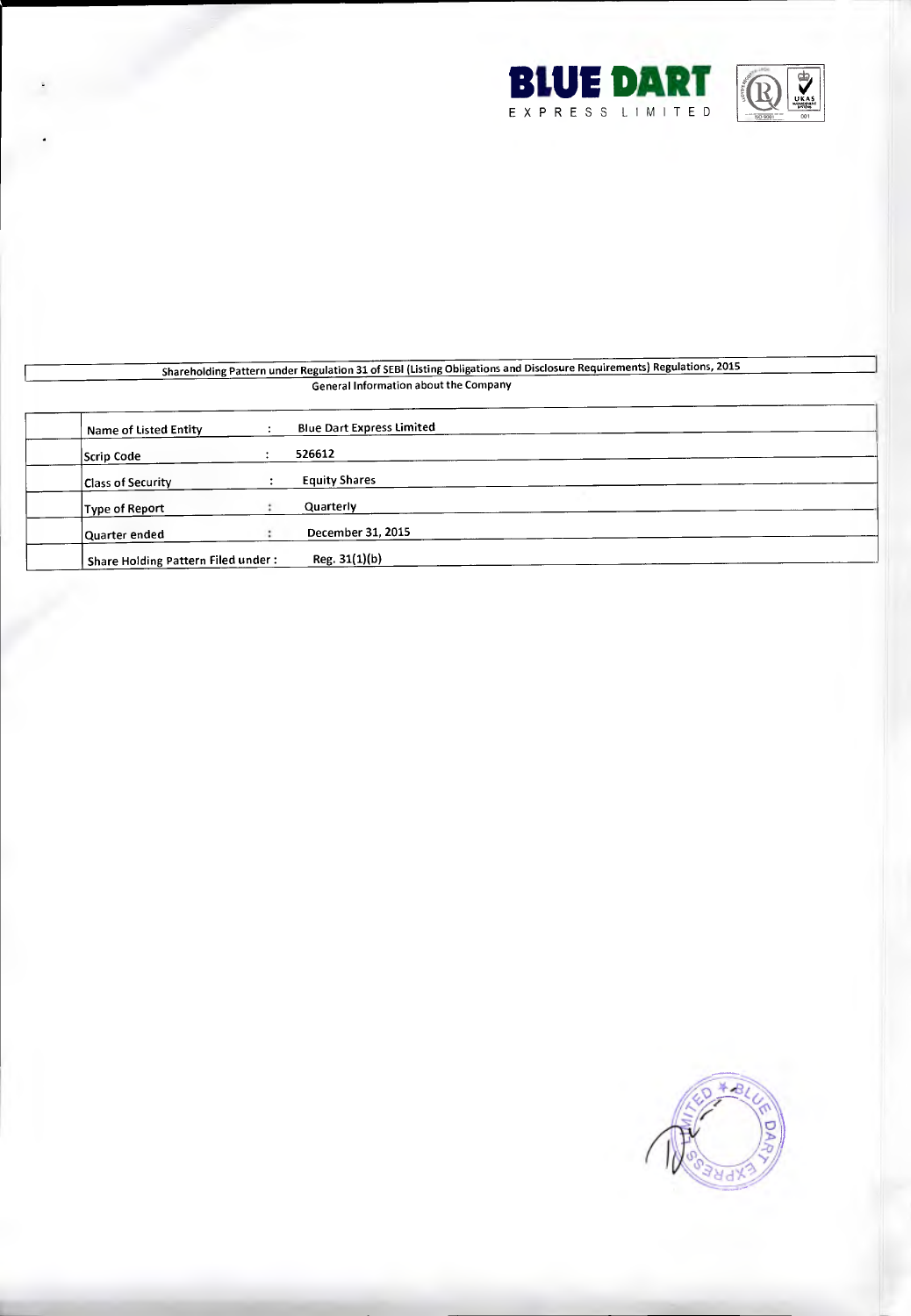



## Declaration: The Listed entity is required to submit the following declaration to the extent of submission of information:-

| Sr.no. | <b>Particulars</b>                                                                       | Yes/No    |
|--------|------------------------------------------------------------------------------------------|-----------|
|        |                                                                                          |           |
|        | 1 Whether the Listed Entity has issued any partly paid up shares?                        | <b>No</b> |
|        |                                                                                          |           |
|        | 2 Whether the Listed Entity has issued any Convertible Securities or Warrants?           | No        |
|        |                                                                                          |           |
|        | 3 Whether the Listed Entity has any shares against which depository receipts are issued? | No        |
|        |                                                                                          |           |
|        | 4 Whether the Listed Entity has any shares in locked-in?                                 | No.       |
|        |                                                                                          |           |
|        | 5 Whether any shares held by promoters are pledge or otherwise encumbered?               | No.       |
|        |                                                                                          |           |
|        | 6 Whether the Listed Entity has issued any Differential Voting Rights?                   | No        |

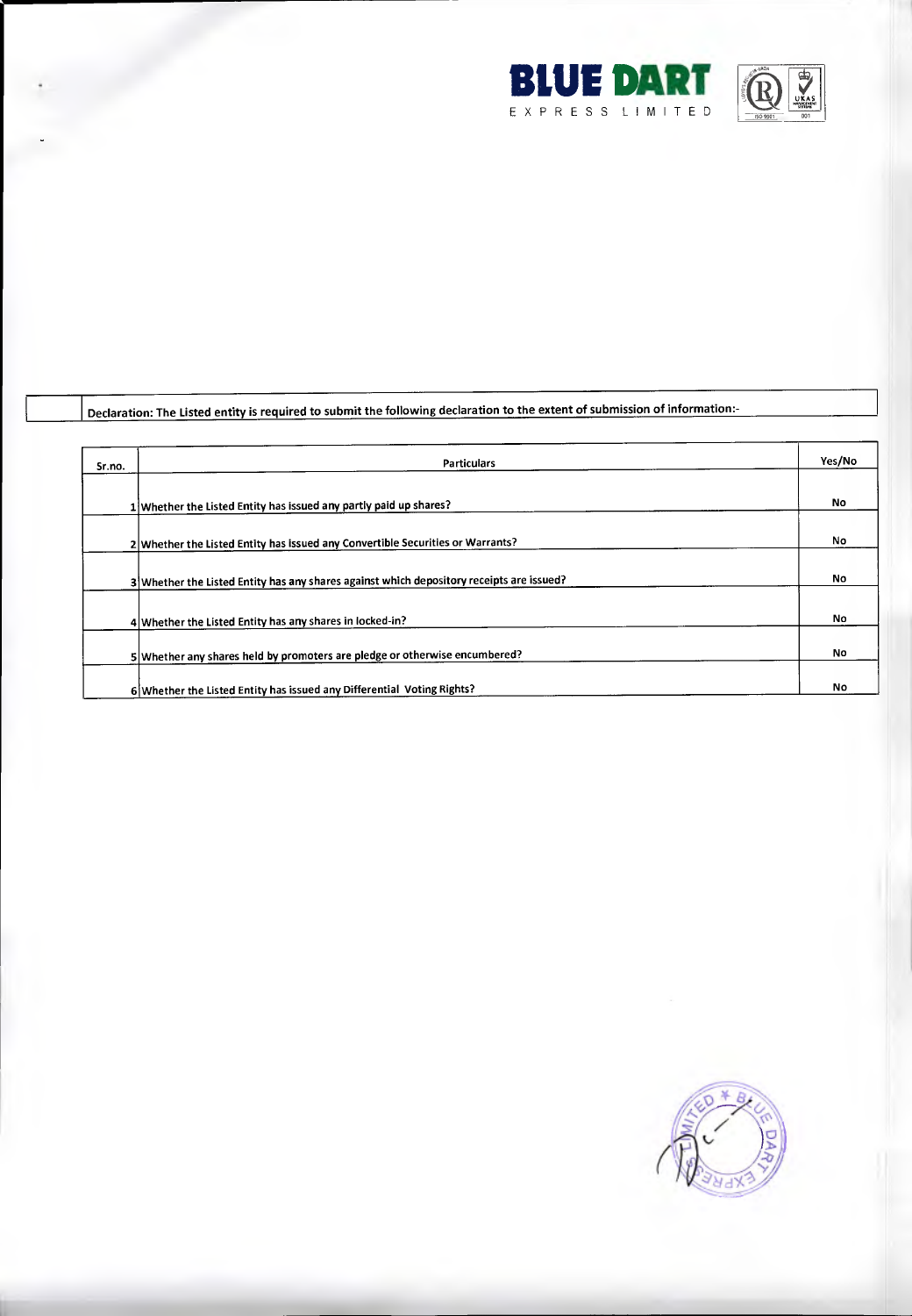| Limited<br> Blue Dari<br>t Express.                              |  |
|------------------------------------------------------------------|--|
| I - Summary Statement holding of specified securities<br>Table I |  |

| Category          | Category of shareholder       | Number<br>lof | No. of fully<br>paid up equity Partly<br>sharehold Ishares held | No. of<br>paid-up        | No. of<br>shares<br>underlyin  | Total nos.<br>shares held    | ing as a % of securities<br>of total                         |                                  | Sharehold Number of Voting Rights held in each class |          |                                 | No. of<br>Shares<br>Underlyin  %                                                      |                                                                                                                                                       | Sharehold Number of Locked in<br>ing, as a shares |                                                                 |        | Number of Shares<br>pledged or otherwise       | Number of<br>equity shares<br>held in |
|-------------------|-------------------------------|---------------|-----------------------------------------------------------------|--------------------------|--------------------------------|------------------------------|--------------------------------------------------------------|----------------------------------|------------------------------------------------------|----------|---------------------------------|---------------------------------------------------------------------------------------|-------------------------------------------------------------------------------------------------------------------------------------------------------|---------------------------------------------------|-----------------------------------------------------------------|--------|------------------------------------------------|---------------------------------------|
|                   |                               | ers           |                                                                 | equity<br>shares<br>held | <b>Depositor</b><br>y Receipts |                              | no. of<br>shares<br>(calculate<br>d as per<br>SCRR,<br>1957) | No of Voting Rights<br>Class eg: | Class eg: y Total                                    |          | Total as a<br>% of<br>$(A+B+C)$ | Outstandi full<br>ng<br>convertibl n of<br>$ $ securities $ $ e<br> Warrants)  ( as a | assuming $\boxed{\mathsf{No}.(\mathsf{a})}$<br>conversio<br>convertibl<br>(including securities)<br>percentag<br>e of<br>diluted<br>share<br>capital) |                                                   | $\vert$ As a % of $\vert$ No. (a)<br>total<br>Shares<br>held(b) |        | As a % of<br>total<br><b>Shares</b><br>held(b) | dematerialise<br>d form               |
| $\left( 0\right)$ | (0)                           | (III)         | (IV)                                                            | (V)                      | (VI)                           | $(VII) =$<br>$(IV)+(V)+(VI)$ | (VIII)As a<br>$%$ of<br>$(A+B+C2)$                           |                                  | (IX)                                                 |          |                                 | (X)                                                                                   | $(XI)$ =<br>$(VII)+(X)$<br>As a % of<br>$(A+B+C2)$                                                                                                    | (X 1)                                             |                                                                 | (XIII) |                                                | (XIV)                                 |
| (A)               | Promoter & Promoter Group     |               | 17795950                                                        | $\Omega$                 | 0                              | 17795950                     | 75.0000                                                      | $\mathbf{0}$                     | O.                                                   | ß        | 0.0000                          |                                                                                       | οI<br>0.0000                                                                                                                                          | $\bf{0}$                                          | 0.0000                                                          | 0      | 0.0000                                         | 17795950                              |
| (B)               | Public                        | 11732         | 5931984                                                         | $\mathbf{0}$             | $\Omega$                       | 5931984                      | 25.0000                                                      | ٥I                               | 0                                                    | -0       | 0.0000                          |                                                                                       | 0.0000<br>01                                                                                                                                          | 0                                                 | 0.0000                                                          | 180186 | 3.0375                                         | 5827964                               |
| $ 1C\rangle$      | Non Promoter - Non Public     |               |                                                                 |                          |                                |                              |                                                              | οl                               | 0                                                    | n        | 0.0000                          |                                                                                       | 0.0000<br>οl                                                                                                                                          |                                                   | 0.0000                                                          | ΩI     | 0.0000                                         |                                       |
| (C1)              | <b>Shares Underlying DRs</b>  | $\bf{0}$      | n.                                                              | ΩI                       | $\Omega$                       |                              | 0.0000                                                       | ΩI                               | n                                                    | $\Omega$ | 0.0000                          |                                                                                       | 0.0000<br><sub>0</sub>                                                                                                                                | n                                                 | 0.0000                                                          | ۵I     | 0.0000                                         | $\mathbf{0}$                          |
| (C2)              | Shares Held By Employee Trust | O             | $\mathbf{0}$                                                    | 01                       |                                |                              | 0.0000                                                       | n.                               | $\Omega$                                             | $\Omega$ | 0.0000                          |                                                                                       | 0.0000<br>οl                                                                                                                                          | 0l                                                | 0.0000                                                          | οl     | 0.0000                                         | $\mathbf{0}$                          |
|                   | Total                         | 11733         | 23727934                                                        | οI                       | 0                              |                              | 23727934 100.0000                                            | ΘI                               | $\Omega$                                             |          | 0.0000<br>ΩL                    |                                                                                       | 0.0000<br>$\Omega$                                                                                                                                    |                                                   | 0.0000                                                          | 180186 | 0.7593                                         | 23623914                              |





ζ₿

 $\omega$  $\omega$ -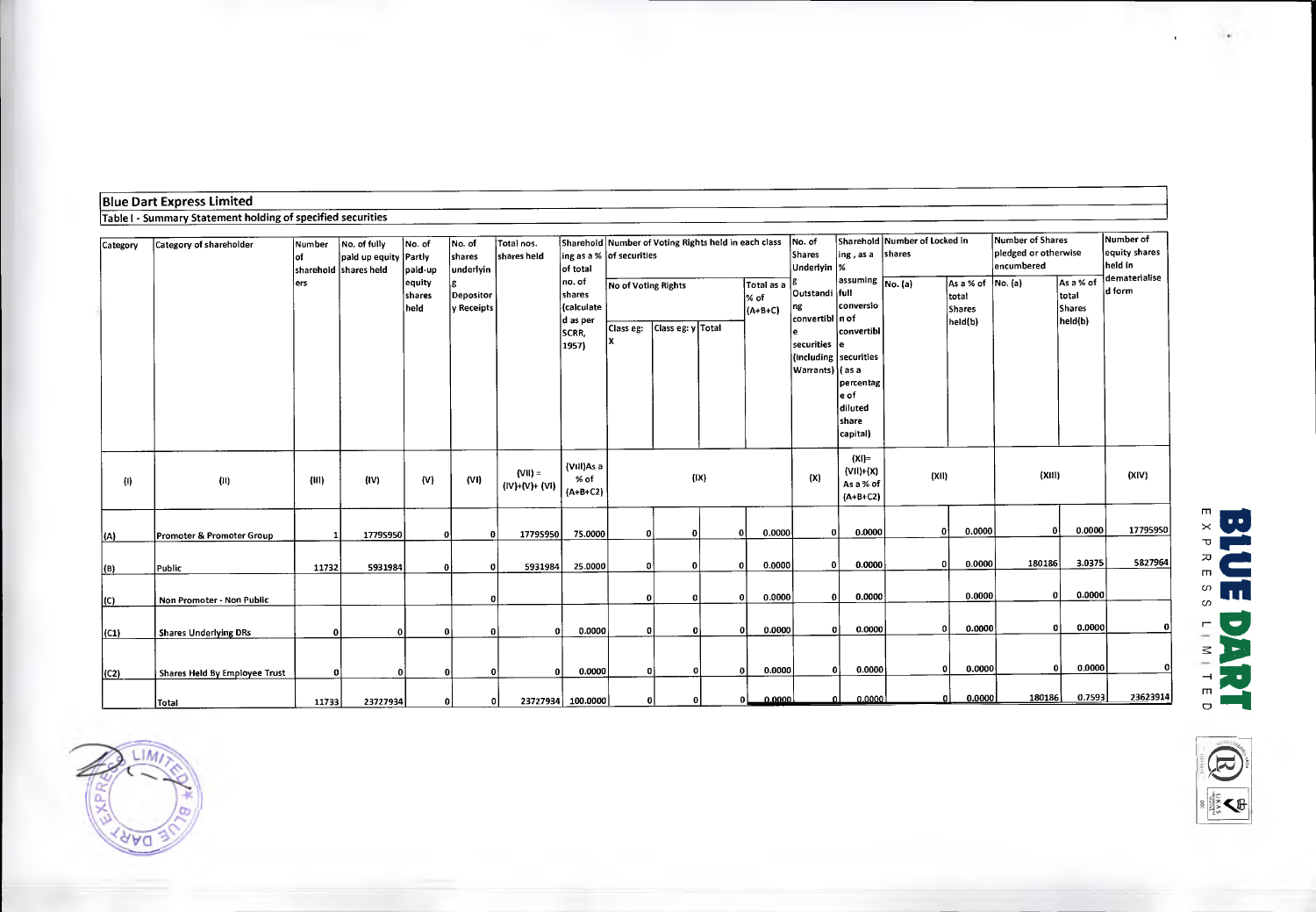| Category                          | Category & Name of<br>shareholders                                                       | PAN        | Nos. of<br>sharehol<br>ders | No. of fully<br>paid up<br>equity shares paid-up | No. of<br>Partly         | No. of<br>shares<br>underlyi | Total nos.<br>shares heldS  | % of                              | Sharehol Number of Voting Rights held in each<br>ding as a class of securities |   |                |                                 | No. of<br><b>Shares</b><br>Underlyi                                   | ding, as<br>a %                                                                   | Sharehol Number of Locked in<br>shares |                                             | <b>Number of Shares</b><br>pledged or otherwise<br>encumbered |                                     | Number of<br>equity shares<br>held in |
|-----------------------------------|------------------------------------------------------------------------------------------|------------|-----------------------------|--------------------------------------------------|--------------------------|------------------------------|-----------------------------|-----------------------------------|--------------------------------------------------------------------------------|---|----------------|---------------------------------|-----------------------------------------------------------------------|-----------------------------------------------------------------------------------|----------------------------------------|---------------------------------------------|---------------------------------------------------------------|-------------------------------------|---------------------------------------|
|                                   |                                                                                          |            |                             | held                                             | equity<br>shares<br>held | ng<br>Deposito<br> ry        |                             | of shares<br>(calculat            | total no. No of Voting Rights                                                  |   |                | Total as<br>a % of<br>$(A+B+C)$ | ng<br>Outstand full<br>ing                                            | assuming No. (a)<br>conversi                                                      |                                        | As a % of No. (a)<br>total<br><b>Shares</b> |                                                               | As a % of<br>total<br><b>Shares</b> | dematerialis<br>ed form               |
|                                   |                                                                                          |            |                             |                                                  |                          | Receipts                     |                             | SCRR.<br>1957)                    | ed as per Class eg: Class eg: Total                                            |   |                |                                 | converti<br> ble<br>securitie<br>(includin s ( as a<br>Warrants ge of | on of<br>converti<br>ble<br>securitie<br>percenta<br>diluted<br>share<br>capital) |                                        | held(b)                                     |                                                               | heid(b)                             |                                       |
|                                   | $\left\langle 0\right\rangle$                                                            | (11)       | (III)                       | (IV)                                             | (V)                      | (VI)                         | $(VII) =$<br>(IV)+(V)+ (VI) | (VIII) As<br>a % of<br>$(A+B+C2)$ |                                                                                |   | (IX)           |                                 | (X)                                                                   | $(X1)$ =<br>$(VII)+(X)$<br>As a % of                                              | (X  )                                  |                                             | (XIII)                                                        |                                     | (XIV)                                 |
|                                   | Indian                                                                                   |            |                             |                                                  |                          |                              |                             |                                   |                                                                                |   |                |                                 |                                                                       |                                                                                   |                                        |                                             |                                                               |                                     |                                       |
| <u>(a)</u>                        | Individuals / Hindu Undivided<br>Family                                                  |            | o                           | 0                                                | 0                        | 0                            | $\mathbf{0}$                | 0.0000                            | O                                                                              | n | Û              | 0.0000                          | $\mathbf{0}$                                                          | 0.0000                                                                            | 0                                      | 0.0000                                      | $\Omega$                                                      | 0.0000                              | $\Omega$                              |
| (b)                               | Central Government / State<br>Government(s)                                              |            | $\mathbf{0}$                | $\mathbf 0$                                      | 0                        | οI                           | $\mathbf{0}$                | 0.0000                            | ٥l                                                                             | 0 |                | 0.0000<br>οl                    |                                                                       | 0.0000<br>οl                                                                      |                                        | 0.0000<br>$\mathbf{0}$                      | 0                                                             | 0.0000                              | $\Omega$                              |
| c                                 | Financial Institutions / Banks                                                           |            | $\Omega$                    | 0                                                | $\mathbf{0}$             | 0                            | 0                           | 0.0000                            | 0                                                                              |   | 0              | 0.0000<br>οI                    |                                                                       | 0.0000<br>-o l                                                                    | 0                                      | 0.0000                                      |                                                               | 0.0000<br>0                         | o۱                                    |
| (d)                               | Any Other (Specify)                                                                      |            | 0                           | $\mathbf{0}$                                     | 0                        | 0                            | $\mathbf{0}$                | 0.0000                            | 0                                                                              |   | ٥I             | 0.0000<br>$\Omega$              |                                                                       | 0.0000<br>οl                                                                      |                                        | 0.0000<br>0<br>0.0000<br>٥l                 |                                                               | 0.0000<br>٥I<br>0.0000              | o۱<br>0                               |
|                                   | Sub Total (A)(1)<br>Foreign                                                              |            | $\Omega$                    |                                                  | $\Omega$                 | $\Omega$                     | $\mathbf 0$                 | 0.0000                            | 0                                                                              |   | $\mathfrak{a}$ | 0.0000<br>0                     |                                                                       | 0.0000<br>- O İ                                                                   |                                        |                                             |                                                               |                                     |                                       |
| <u>(a)</u>                        | Individuals (Non-Resident<br>Individuals / Foreign<br>Individuals)                       |            | 0                           | o                                                | $\mathbf 0$              | o                            | $\overline{0}$              | 0.0000                            | 0                                                                              |   | 0              | 0.0000<br>٥I                    |                                                                       | 0.0000<br>οI                                                                      |                                        | 0.0000<br>οl                                |                                                               | 0.0000<br> 0                        | $\mathbf{0}$                          |
| $\vert$ (b)                       | Government                                                                               |            | $\mathbf{o}$                |                                                  | $\mathbf 0$              | $\mathbf{o}$                 | $\mathbf 0$                 | 0.0000                            | $\mathbf{0}$                                                                   |   | ol             | 0.0000<br>$\Omega$              |                                                                       | 0.0000<br>$\mathbf{0}$                                                            |                                        | 0.0000<br>$\mathbf{0}$                      |                                                               | 0.0000<br>$\Omega$                  | $\overline{0}$                        |
| (c)                               | Institutions                                                                             |            | $\mathbf{o}$                |                                                  | $\mathbf 0$              | $\overline{0}$               | $\Omega$                    | 0.0000                            | $\mathbf{0}$                                                                   |   | 0              | 0.0000<br>$\Omega$              |                                                                       | 0.0000<br>$\mathbf{0}$                                                            |                                        | 0.0000<br>οl                                |                                                               | 0.0000<br>$\Omega$                  | $\mathbf{0}$                          |
| (d)                               | Foreign Portfolio Investor                                                               |            | $\mathbf{0}$                |                                                  | $\Omega$                 |                              | $\mathbf{0}$<br>$\Omega$    | 0.0000                            | $\mathbf{0}$                                                                   |   | $\mathbf{0}$   | 0.0000<br>o                     |                                                                       | 0.0000<br>$\Omega$                                                                |                                        | 0.0000<br>٥I                                |                                                               | 0.0000                              | $\mathbf{o}$                          |
| <u>(e)</u>                        | Any Other (Specify)                                                                      |            | $\mathbf{1}$                | 17795950                                         | $\mathbf{0}$             |                              | 17795950<br>$\mathbf{0}$    | 75.0000                           | 0                                                                              |   | $\mathbf{0}$   | 0.0000<br>n                     |                                                                       | 0.0000<br>$\Omega$                                                                |                                        | 0.0000<br>οl                                |                                                               | 0.0000<br>n                         | 17795950                              |
|                                   | <b>Bodies Corporate</b>                                                                  |            | $\mathbf{1}$                | 17795950                                         | $\mathbf 0$              |                              | 17795950<br>$\mathbf{0}$    | 75.0000                           | $\mathbf{0}$                                                                   |   | $\mathfrak{o}$ | 0.0000<br>0                     |                                                                       | 0.0000<br>-o l                                                                    |                                        | 0.0000<br>-01                               |                                                               | 0.0000<br>Λ                         | 17795950                              |
|                                   | DHL Express(Singapore) Pte<br>Ltd                                                        | AACCD8600N |                             | 17795950                                         | $\Omega$                 | $\Omega$                     | 17795950                    | 75,0000                           | $\Omega$                                                                       |   | $\Omega$       | 0.0000<br>O                     |                                                                       | 0.0000<br>$\Omega$                                                                |                                        | 0.0000<br>0                                 |                                                               | 0,0000<br>$\Omega$                  | 17795950                              |
| ∾<br>Ю                            | Sub Total (A)(2)                                                                         |            | $\mathbf{1}$                | 17795950                                         |                          |                              | 17705050                    | 75,0000                           |                                                                                |   |                | مممم                            |                                                                       | 0.0000                                                                            |                                        | 0.0000<br>οl                                |                                                               | 0.0000<br>o                         | 17795950                              |
| $\infty$<br>$\mathsf{X}^{\alpha}$ | <b>Total Shareholding Of</b><br><b>Promoter And Promoter</b><br>Group (A)= (A)(1)+(A)(2) |            | $\mathbf{1}$                | 17795950                                         |                          |                              | المعمعمججي                  | <b>25,0000</b>                    |                                                                                |   |                | لمممم م                         |                                                                       | 0.0000                                                                            |                                        | 0.0000<br>01                                |                                                               | 0.0000<br>$\mathbf{0}$              | 17795950                              |

**M** 

**BLUE DART** 

**U**

Blue Dart Express Limited

**,..,**   $\frac{1}{\sqrt{2}}$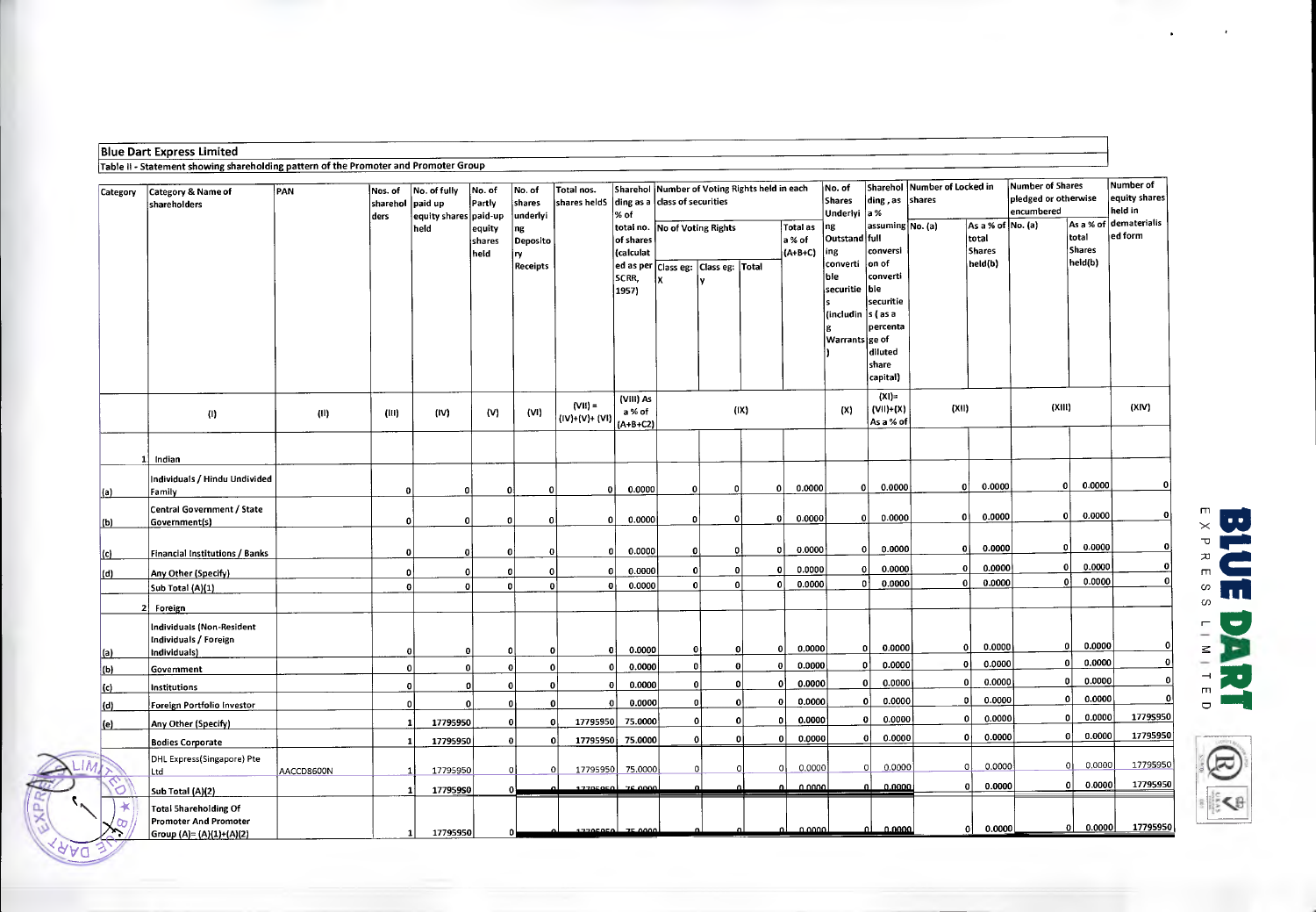#### **Blue Dart Express Limited**

Table Ill - Statement showing shareholding pattern of the Public shareholder

| pledged or otherwise<br>equity shares<br>ng, as a %<br>shares<br>Shares<br>sharehold paid up equity Partly<br>shares<br>shares heldS<br>ng as a %<br>securities<br>shareholders<br>held in<br>encumbered<br>assuming<br>Underlvin<br>underlyin<br>shares held<br>paid-up<br>of total<br>ers<br>dematerialise<br>full<br>equity<br>no. of<br>As a % of<br>As a % of<br>No. (a)<br>No of Voting Rights<br>Total as a<br>No. (a)<br>ld form<br>Outstandi<br>conversion<br>Depositor<br>shares<br>shares<br>total<br>total<br>% of<br>held<br>y Receipts<br>(calculated<br>٥f<br>ng<br><b>Shares</b><br>$(A+B+C)$<br><b>Shares</b><br>convertibl convertibl<br>as per<br>held(b)<br>held(b)<br>Class eg: X Class eg: y Total<br>SCRR.<br>securities  securities (<br>1957)<br>including las a<br>$(XI) =$<br>(VIII) As a<br>$(VII) =$<br>(VII)+(X) As<br>(X  )<br>(XIII)<br>(XIV)<br>(IX)<br>(x)<br>% of<br>(1)<br>(n)<br>(IV)<br>(V)<br>(VI)<br>(11)<br>(IV)+(V)+ (VI)<br>a % of<br>$(A+B+C2)$<br>1 Institutions<br>0.0000<br>1300994<br>0.0000<br>0.0000<br>0.0000<br>-ni<br>۵I<br>62<br>1301394<br>n.<br>1301394<br>5.4846<br>n.<br>n<br>n.<br>n<br>$\Omega$<br><b>Mutual Fund</b><br>(a)<br><b>IOFC Mutual Fund under various</b><br>schemes<br>381854<br>0.0000<br>0.0000<br>0.0000<br>0.0000<br>0<br>οl<br>381854<br>οl<br>381854<br>1.6093<br>-o1<br>$\Omega$<br>$\Omega$<br>$\Omega$<br>AAETS9556K<br><b>IDFC Premier Equity Fund</b><br>0.0000<br>2800<br>0.0000<br>0.0000<br>ol<br>0.0000<br>ol<br>2800<br>0.0118<br>ol<br>2800<br>$\Omega$<br>$\Omega$<br><b>IDFC Monthly Income Plan</b><br><b>AAET59556K</b><br>SBI Mutual Fund under various<br>schemes<br>174581<br>0.0000<br>0.0000<br>0.0000<br>0.0000<br>-ol<br>οl<br>ol<br>-ol<br>$\Omega$<br>174581<br>-ol<br>174581<br>0.7358<br>-ol<br>SBI Magnum Taxgain Scheme<br>AABTS6407Q<br>$\Omega$<br>0.0000<br>70000<br>0.0000<br>-o1<br>0.0000<br>0.0000<br>$\Omega$<br>$\overline{0}$<br>-ol<br>0.2950<br>70000<br>οl<br>-ol<br>70000<br>$\Omega$<br>SBI Contra Fund<br>AABTS6407Q<br>70000<br>0.0000<br>0.0000<br>0.0000<br>0.0000<br>$\overline{0}$<br>70000<br>0.2950<br>0<br>٥l<br>οl<br> 0 <br>$\Omega$<br>SBI Magnum Globai Fund<br>AABTS6407Q<br>70000<br>52500<br>0.0000<br>0.0000<br>0.0000<br>0.0000<br>0.2213<br>οl<br>οl<br>οl<br>-ol<br>52500<br>ol<br>$\Omega$<br>SBI Magnum Multiplier Fund<br>AABTS6407Q<br>52500<br>$\Omega$<br>200<br>0.0000<br>$\Omega$<br>0.0000<br>0.0000<br>$\Omega$<br>0.0000<br>200<br>0.0008<br>0<br>$\Omega$<br>200<br> 0 <br>SBI Mutual Fund<br>AABTS6407Q<br>$\Omega$<br>$\Omega$<br>0,0000<br>$\mathbf{0}$<br>0.0000<br>0.0000<br>0<br>0.0000<br>ol<br>ol<br>$\mathbf{0}$<br>$\Omega$<br>٥l<br>0.0000<br>o<br>n<br>Venture Capital Funds<br>$\mathbf{0}$<br>(b)<br>0<br>0.0000<br>$\mathbf{0}$<br>0.0000<br>0.0000<br>οl<br>0.0000<br>οl<br>$\mathbf{0}$<br>0.0000<br>ol<br>n,<br>$\mathbf{0}$<br>$\mathbf{o}$<br>۵I<br>Ωİ<br>Ωİ<br>(c)<br>Alternate Investment Funds<br>$\Omega$<br>Foreign Venture Capital<br>0.0000<br>0.0000<br>0.0000<br>0.0000<br>n<br>$\Omega$<br>0.0000<br>οl<br>n<br>Ω<br>0<br>$\Omega$<br>Investors<br>(d)<br>0<br>O<br>0.0000<br>232067<br>0.0000<br>0.0000<br>0.0000<br>$\Omega$<br>0Ì<br>-o1<br>٥l<br>οl<br>$\Omega$<br>34<br>232067<br>٥l<br>ol<br>232067<br>0.9780<br>(e)<br>Foreign Portfolio Investor<br>1684<br>755<br>40.0743<br>0.<br>0.0000<br>0.0000<br>-o l<br>0.0000<br>1884<br>0.0079<br>-o1<br>0<br>1884<br>0ł<br>0.<br>l (f)<br>Financial Institutions / Banks<br>٥l<br>4<br>0.0000<br>$\mathbf{0}$<br>٥l<br>٥ł<br>0.0000<br>$\mathbf{0}$<br>0.0000<br>٥I<br>0.0000<br>-nl<br>٥l<br>0.0000<br>o۱<br>(g)<br><b>Insurance Companies</b><br>$\Omega$<br>n<br>$\Omega$<br>0.0000<br>0.0000<br>0.0000<br>0.0000<br>$\Omega$<br>0.0000<br>n<br>$\Omega$<br>Provident Funds/ Pension Funds<br>n<br>(h)<br>0<br>n<br>n<br>n<br>0.0000<br>1633448<br>0.0000<br>0 <sup>1</sup><br>0.0000<br>οl<br>٥l<br>٥I<br>$\mathbf{0}$<br>0.0000<br>οl<br>1633648<br>6.8849<br>71<br>1633648<br>n<br>Any Other (Specify)<br>(n)<br>1633448<br>0.0000<br>0.0000<br>0.0000<br>0.0000<br>1633448<br>n<br>1633448<br>6.8841<br>Foreign Institutional Investors<br>70<br>n<br>$\Omega$<br>n<br>n<br>n<br>0.0000<br>261973<br><sub>n</sub><br>0.0000<br>$\Omega$<br>0.0000<br>0.0000<br>261973<br>$\Omega$<br>$\Omega$<br>261973<br>οl<br>ol<br>1.1041<br>Matthews India Fund<br>AABTM6157F<br>0.0000<br>0.0000<br>0.0000<br>0.0000<br>$\mathbf{a}$<br>n<br>n<br>ol<br>ol<br>200<br>0.0008<br>٥l<br>$\Omega$<br>٥l<br>$\mathbf{0}$<br>200<br>$\mathbf{1}$<br>UTI.<br>3168193<br>0.0000<br>755<br>0.0238<br>0.0000<br>0.0000<br>O<br>o۱<br>3168993<br>13.3555<br>$\Omega$<br>$\Omega$<br>171<br>3168993<br>n.<br>n۱<br>n<br>Sub Total (B)(1)<br>Central Government/ 5tate<br>Government(s)/ President of<br>2 II ndia<br>0.0000<br>0.0000<br>0.0000<br>0.0000<br>$\mathbf{a}$<br>$\Omega$<br>-ol<br>0.0000<br> 0 <br>οl<br>0<br>$\mathbf{0}$<br>- o l<br>nl<br>$\Omega$<br>-ni<br>5ub Total (B)(2)<br><b>Non-Institutions</b><br>0.0000<br>0.0000<br>0.0000<br>0<br>$\Omega$<br>0.0000<br>0.0000<br>οl<br>٥İ<br>٥l<br><b>Individuals</b><br>$\mathbf{a}$<br>n.<br>$\Omega$<br>(a)<br>i. Individual shareholders<br>$1M/\gtrsim$<br>holding nominal share capital up<br>7.3988<br>759544<br>63501<br>0.0000<br>0.0000<br>858264<br>0.0000<br>$\Omega$<br>10359<br>858264<br>3.6171<br>to Rs. 2 lakhs.<br>n<br>0<br>n<br>n<br>Individual shareholders<br>holding nominal share capital in | <b>Category</b> | Category & Name of     | PAN | Nos. of | No. of fully | No. of   | No. of | Total nos.   |        | Shareholdi Number of Voting Rights held in each class of No. of |    |    |              | Shareholdi Number of Locked in    |  |             | <b>Number of Shares</b> | Number of    |        |
|-----------------------------------------------------------------------------------------------------------------------------------------------------------------------------------------------------------------------------------------------------------------------------------------------------------------------------------------------------------------------------------------------------------------------------------------------------------------------------------------------------------------------------------------------------------------------------------------------------------------------------------------------------------------------------------------------------------------------------------------------------------------------------------------------------------------------------------------------------------------------------------------------------------------------------------------------------------------------------------------------------------------------------------------------------------------------------------------------------------------------------------------------------------------------------------------------------------------------------------------------------------------------------------------------------------------------------------------------------------------------------------------------------------------------------------------------------------------------------------------------------------------------------------------------------------------------------------------------------------------------------------------------------------------------------------------------------------------------------------------------------------------------------------------------------------------------------------------------------------------------------------------------------------------------------------------------------------------------------------------------------------------------------------------------------------------------------------------------------------------------------------------------------------------------------------------------------------------------------------------------------------------------------------------------------------------------------------------------------------------------------------------------------------------------------------------------------------------------------------------------------------------------------------------------------------------------------------------------------------------------------------------------------------------------------------------------------------------------------------------------------------------------------------------------------------------------------------------------------------------------------------------------------------------------------------------------------------------------------------------------------------------------------------------------------------------------------------------------------------------------------------------------------------------------------------------------------------------------------------------------------------------------------------------------------------------------------------------------------------------------------------------------------------------------------------------------------------------------------------------------------------------------------------------------------------------------------------------------------------------------------------------------------------------------------------------------------------------------------------------------------------------------------------------------------------------------------------------------------------------------------------------------------------------------------------------------------------------------------------------------------------------------------------------------------------------------------------------------------------------------------------------------------------------------------------------------------------------------------------------------------------------------------------------------------------------------------------------------------------------------------------------------------------------------------------------------------------------------------------------------------------------------------------------------------------------------------------------------------------------------------------------------------------------------------------------------------------------------------------------------------------------------------------------------------------------------------------------------------------------------------------------------------------------------------------------------------------------------------------------------------------------------------------------------------------------------------------------------------------------------------------------------------------------------------------------------------------------------------------------------------------------------------------------------------------------------------------------------------------------------------------------------------------------------------------------------------------------------------------------------------------------|-----------------|------------------------|-----|---------|--------------|----------|--------|--------------|--------|-----------------------------------------------------------------|----|----|--------------|-----------------------------------|--|-------------|-------------------------|--------------|--------|
|                                                                                                                                                                                                                                                                                                                                                                                                                                                                                                                                                                                                                                                                                                                                                                                                                                                                                                                                                                                                                                                                                                                                                                                                                                                                                                                                                                                                                                                                                                                                                                                                                                                                                                                                                                                                                                                                                                                                                                                                                                                                                                                                                                                                                                                                                                                                                                                                                                                                                                                                                                                                                                                                                                                                                                                                                                                                                                                                                                                                                                                                                                                                                                                                                                                                                                                                                                                                                                                                                                                                                                                                                                                                                                                                                                                                                                                                                                                                                                                                                                                                                                                                                                                                                                                                                                                                                                                                                                                                                                                                                                                                                                                                                                                                                                                                                                                                                                                                                                                                                                                                                                                                                                                                                                                                                                                                                                                                                                                                                                                 |                 |                        |     |         |              |          |        |              |        |                                                                 |    |    |              |                                   |  |             |                         |              |        |
|                                                                                                                                                                                                                                                                                                                                                                                                                                                                                                                                                                                                                                                                                                                                                                                                                                                                                                                                                                                                                                                                                                                                                                                                                                                                                                                                                                                                                                                                                                                                                                                                                                                                                                                                                                                                                                                                                                                                                                                                                                                                                                                                                                                                                                                                                                                                                                                                                                                                                                                                                                                                                                                                                                                                                                                                                                                                                                                                                                                                                                                                                                                                                                                                                                                                                                                                                                                                                                                                                                                                                                                                                                                                                                                                                                                                                                                                                                                                                                                                                                                                                                                                                                                                                                                                                                                                                                                                                                                                                                                                                                                                                                                                                                                                                                                                                                                                                                                                                                                                                                                                                                                                                                                                                                                                                                                                                                                                                                                                                                                 |                 |                        |     |         |              |          |        |              |        |                                                                 |    |    |              |                                   |  |             |                         |              |        |
|                                                                                                                                                                                                                                                                                                                                                                                                                                                                                                                                                                                                                                                                                                                                                                                                                                                                                                                                                                                                                                                                                                                                                                                                                                                                                                                                                                                                                                                                                                                                                                                                                                                                                                                                                                                                                                                                                                                                                                                                                                                                                                                                                                                                                                                                                                                                                                                                                                                                                                                                                                                                                                                                                                                                                                                                                                                                                                                                                                                                                                                                                                                                                                                                                                                                                                                                                                                                                                                                                                                                                                                                                                                                                                                                                                                                                                                                                                                                                                                                                                                                                                                                                                                                                                                                                                                                                                                                                                                                                                                                                                                                                                                                                                                                                                                                                                                                                                                                                                                                                                                                                                                                                                                                                                                                                                                                                                                                                                                                                                                 |                 |                        |     |         |              |          |        |              |        |                                                                 |    |    |              |                                   |  |             |                         |              |        |
|                                                                                                                                                                                                                                                                                                                                                                                                                                                                                                                                                                                                                                                                                                                                                                                                                                                                                                                                                                                                                                                                                                                                                                                                                                                                                                                                                                                                                                                                                                                                                                                                                                                                                                                                                                                                                                                                                                                                                                                                                                                                                                                                                                                                                                                                                                                                                                                                                                                                                                                                                                                                                                                                                                                                                                                                                                                                                                                                                                                                                                                                                                                                                                                                                                                                                                                                                                                                                                                                                                                                                                                                                                                                                                                                                                                                                                                                                                                                                                                                                                                                                                                                                                                                                                                                                                                                                                                                                                                                                                                                                                                                                                                                                                                                                                                                                                                                                                                                                                                                                                                                                                                                                                                                                                                                                                                                                                                                                                                                                                                 |                 |                        |     |         |              |          |        |              |        |                                                                 |    |    |              |                                   |  |             |                         |              |        |
|                                                                                                                                                                                                                                                                                                                                                                                                                                                                                                                                                                                                                                                                                                                                                                                                                                                                                                                                                                                                                                                                                                                                                                                                                                                                                                                                                                                                                                                                                                                                                                                                                                                                                                                                                                                                                                                                                                                                                                                                                                                                                                                                                                                                                                                                                                                                                                                                                                                                                                                                                                                                                                                                                                                                                                                                                                                                                                                                                                                                                                                                                                                                                                                                                                                                                                                                                                                                                                                                                                                                                                                                                                                                                                                                                                                                                                                                                                                                                                                                                                                                                                                                                                                                                                                                                                                                                                                                                                                                                                                                                                                                                                                                                                                                                                                                                                                                                                                                                                                                                                                                                                                                                                                                                                                                                                                                                                                                                                                                                                                 |                 |                        |     |         |              |          |        |              |        |                                                                 |    |    |              |                                   |  |             |                         |              |        |
|                                                                                                                                                                                                                                                                                                                                                                                                                                                                                                                                                                                                                                                                                                                                                                                                                                                                                                                                                                                                                                                                                                                                                                                                                                                                                                                                                                                                                                                                                                                                                                                                                                                                                                                                                                                                                                                                                                                                                                                                                                                                                                                                                                                                                                                                                                                                                                                                                                                                                                                                                                                                                                                                                                                                                                                                                                                                                                                                                                                                                                                                                                                                                                                                                                                                                                                                                                                                                                                                                                                                                                                                                                                                                                                                                                                                                                                                                                                                                                                                                                                                                                                                                                                                                                                                                                                                                                                                                                                                                                                                                                                                                                                                                                                                                                                                                                                                                                                                                                                                                                                                                                                                                                                                                                                                                                                                                                                                                                                                                                                 |                 |                        |     |         |              |          |        |              |        |                                                                 |    |    |              |                                   |  |             |                         |              |        |
|                                                                                                                                                                                                                                                                                                                                                                                                                                                                                                                                                                                                                                                                                                                                                                                                                                                                                                                                                                                                                                                                                                                                                                                                                                                                                                                                                                                                                                                                                                                                                                                                                                                                                                                                                                                                                                                                                                                                                                                                                                                                                                                                                                                                                                                                                                                                                                                                                                                                                                                                                                                                                                                                                                                                                                                                                                                                                                                                                                                                                                                                                                                                                                                                                                                                                                                                                                                                                                                                                                                                                                                                                                                                                                                                                                                                                                                                                                                                                                                                                                                                                                                                                                                                                                                                                                                                                                                                                                                                                                                                                                                                                                                                                                                                                                                                                                                                                                                                                                                                                                                                                                                                                                                                                                                                                                                                                                                                                                                                                                                 |                 |                        |     |         |              |          |        |              |        |                                                                 |    |    |              |                                   |  |             |                         |              |        |
|                                                                                                                                                                                                                                                                                                                                                                                                                                                                                                                                                                                                                                                                                                                                                                                                                                                                                                                                                                                                                                                                                                                                                                                                                                                                                                                                                                                                                                                                                                                                                                                                                                                                                                                                                                                                                                                                                                                                                                                                                                                                                                                                                                                                                                                                                                                                                                                                                                                                                                                                                                                                                                                                                                                                                                                                                                                                                                                                                                                                                                                                                                                                                                                                                                                                                                                                                                                                                                                                                                                                                                                                                                                                                                                                                                                                                                                                                                                                                                                                                                                                                                                                                                                                                                                                                                                                                                                                                                                                                                                                                                                                                                                                                                                                                                                                                                                                                                                                                                                                                                                                                                                                                                                                                                                                                                                                                                                                                                                                                                                 |                 |                        |     |         |              |          |        |              |        |                                                                 |    |    |              |                                   |  |             |                         |              |        |
|                                                                                                                                                                                                                                                                                                                                                                                                                                                                                                                                                                                                                                                                                                                                                                                                                                                                                                                                                                                                                                                                                                                                                                                                                                                                                                                                                                                                                                                                                                                                                                                                                                                                                                                                                                                                                                                                                                                                                                                                                                                                                                                                                                                                                                                                                                                                                                                                                                                                                                                                                                                                                                                                                                                                                                                                                                                                                                                                                                                                                                                                                                                                                                                                                                                                                                                                                                                                                                                                                                                                                                                                                                                                                                                                                                                                                                                                                                                                                                                                                                                                                                                                                                                                                                                                                                                                                                                                                                                                                                                                                                                                                                                                                                                                                                                                                                                                                                                                                                                                                                                                                                                                                                                                                                                                                                                                                                                                                                                                                                                 |                 |                        |     |         |              |          |        |              |        |                                                                 |    |    |              |                                   |  |             |                         |              |        |
|                                                                                                                                                                                                                                                                                                                                                                                                                                                                                                                                                                                                                                                                                                                                                                                                                                                                                                                                                                                                                                                                                                                                                                                                                                                                                                                                                                                                                                                                                                                                                                                                                                                                                                                                                                                                                                                                                                                                                                                                                                                                                                                                                                                                                                                                                                                                                                                                                                                                                                                                                                                                                                                                                                                                                                                                                                                                                                                                                                                                                                                                                                                                                                                                                                                                                                                                                                                                                                                                                                                                                                                                                                                                                                                                                                                                                                                                                                                                                                                                                                                                                                                                                                                                                                                                                                                                                                                                                                                                                                                                                                                                                                                                                                                                                                                                                                                                                                                                                                                                                                                                                                                                                                                                                                                                                                                                                                                                                                                                                                                 |                 |                        |     |         |              |          |        |              |        |                                                                 |    |    |              |                                   |  |             |                         |              |        |
|                                                                                                                                                                                                                                                                                                                                                                                                                                                                                                                                                                                                                                                                                                                                                                                                                                                                                                                                                                                                                                                                                                                                                                                                                                                                                                                                                                                                                                                                                                                                                                                                                                                                                                                                                                                                                                                                                                                                                                                                                                                                                                                                                                                                                                                                                                                                                                                                                                                                                                                                                                                                                                                                                                                                                                                                                                                                                                                                                                                                                                                                                                                                                                                                                                                                                                                                                                                                                                                                                                                                                                                                                                                                                                                                                                                                                                                                                                                                                                                                                                                                                                                                                                                                                                                                                                                                                                                                                                                                                                                                                                                                                                                                                                                                                                                                                                                                                                                                                                                                                                                                                                                                                                                                                                                                                                                                                                                                                                                                                                                 |                 |                        |     |         |              |          |        |              |        |                                                                 |    |    |              |                                   |  |             |                         |              |        |
|                                                                                                                                                                                                                                                                                                                                                                                                                                                                                                                                                                                                                                                                                                                                                                                                                                                                                                                                                                                                                                                                                                                                                                                                                                                                                                                                                                                                                                                                                                                                                                                                                                                                                                                                                                                                                                                                                                                                                                                                                                                                                                                                                                                                                                                                                                                                                                                                                                                                                                                                                                                                                                                                                                                                                                                                                                                                                                                                                                                                                                                                                                                                                                                                                                                                                                                                                                                                                                                                                                                                                                                                                                                                                                                                                                                                                                                                                                                                                                                                                                                                                                                                                                                                                                                                                                                                                                                                                                                                                                                                                                                                                                                                                                                                                                                                                                                                                                                                                                                                                                                                                                                                                                                                                                                                                                                                                                                                                                                                                                                 |                 |                        |     |         |              |          |        |              |        |                                                                 |    |    |              |                                   |  |             |                         |              |        |
|                                                                                                                                                                                                                                                                                                                                                                                                                                                                                                                                                                                                                                                                                                                                                                                                                                                                                                                                                                                                                                                                                                                                                                                                                                                                                                                                                                                                                                                                                                                                                                                                                                                                                                                                                                                                                                                                                                                                                                                                                                                                                                                                                                                                                                                                                                                                                                                                                                                                                                                                                                                                                                                                                                                                                                                                                                                                                                                                                                                                                                                                                                                                                                                                                                                                                                                                                                                                                                                                                                                                                                                                                                                                                                                                                                                                                                                                                                                                                                                                                                                                                                                                                                                                                                                                                                                                                                                                                                                                                                                                                                                                                                                                                                                                                                                                                                                                                                                                                                                                                                                                                                                                                                                                                                                                                                                                                                                                                                                                                                                 |                 |                        |     |         |              |          |        |              |        |                                                                 |    |    |              |                                   |  |             |                         |              |        |
|                                                                                                                                                                                                                                                                                                                                                                                                                                                                                                                                                                                                                                                                                                                                                                                                                                                                                                                                                                                                                                                                                                                                                                                                                                                                                                                                                                                                                                                                                                                                                                                                                                                                                                                                                                                                                                                                                                                                                                                                                                                                                                                                                                                                                                                                                                                                                                                                                                                                                                                                                                                                                                                                                                                                                                                                                                                                                                                                                                                                                                                                                                                                                                                                                                                                                                                                                                                                                                                                                                                                                                                                                                                                                                                                                                                                                                                                                                                                                                                                                                                                                                                                                                                                                                                                                                                                                                                                                                                                                                                                                                                                                                                                                                                                                                                                                                                                                                                                                                                                                                                                                                                                                                                                                                                                                                                                                                                                                                                                                                                 |                 |                        |     |         |              |          |        |              |        |                                                                 |    |    |              |                                   |  |             |                         |              |        |
|                                                                                                                                                                                                                                                                                                                                                                                                                                                                                                                                                                                                                                                                                                                                                                                                                                                                                                                                                                                                                                                                                                                                                                                                                                                                                                                                                                                                                                                                                                                                                                                                                                                                                                                                                                                                                                                                                                                                                                                                                                                                                                                                                                                                                                                                                                                                                                                                                                                                                                                                                                                                                                                                                                                                                                                                                                                                                                                                                                                                                                                                                                                                                                                                                                                                                                                                                                                                                                                                                                                                                                                                                                                                                                                                                                                                                                                                                                                                                                                                                                                                                                                                                                                                                                                                                                                                                                                                                                                                                                                                                                                                                                                                                                                                                                                                                                                                                                                                                                                                                                                                                                                                                                                                                                                                                                                                                                                                                                                                                                                 |                 |                        |     |         |              |          |        |              |        |                                                                 |    |    |              |                                   |  |             |                         |              |        |
|                                                                                                                                                                                                                                                                                                                                                                                                                                                                                                                                                                                                                                                                                                                                                                                                                                                                                                                                                                                                                                                                                                                                                                                                                                                                                                                                                                                                                                                                                                                                                                                                                                                                                                                                                                                                                                                                                                                                                                                                                                                                                                                                                                                                                                                                                                                                                                                                                                                                                                                                                                                                                                                                                                                                                                                                                                                                                                                                                                                                                                                                                                                                                                                                                                                                                                                                                                                                                                                                                                                                                                                                                                                                                                                                                                                                                                                                                                                                                                                                                                                                                                                                                                                                                                                                                                                                                                                                                                                                                                                                                                                                                                                                                                                                                                                                                                                                                                                                                                                                                                                                                                                                                                                                                                                                                                                                                                                                                                                                                                                 |                 |                        |     |         |              |          |        |              |        |                                                                 |    |    |              |                                   |  |             |                         |              |        |
|                                                                                                                                                                                                                                                                                                                                                                                                                                                                                                                                                                                                                                                                                                                                                                                                                                                                                                                                                                                                                                                                                                                                                                                                                                                                                                                                                                                                                                                                                                                                                                                                                                                                                                                                                                                                                                                                                                                                                                                                                                                                                                                                                                                                                                                                                                                                                                                                                                                                                                                                                                                                                                                                                                                                                                                                                                                                                                                                                                                                                                                                                                                                                                                                                                                                                                                                                                                                                                                                                                                                                                                                                                                                                                                                                                                                                                                                                                                                                                                                                                                                                                                                                                                                                                                                                                                                                                                                                                                                                                                                                                                                                                                                                                                                                                                                                                                                                                                                                                                                                                                                                                                                                                                                                                                                                                                                                                                                                                                                                                                 |                 |                        |     |         |              |          |        |              |        |                                                                 |    |    |              |                                   |  |             |                         |              |        |
|                                                                                                                                                                                                                                                                                                                                                                                                                                                                                                                                                                                                                                                                                                                                                                                                                                                                                                                                                                                                                                                                                                                                                                                                                                                                                                                                                                                                                                                                                                                                                                                                                                                                                                                                                                                                                                                                                                                                                                                                                                                                                                                                                                                                                                                                                                                                                                                                                                                                                                                                                                                                                                                                                                                                                                                                                                                                                                                                                                                                                                                                                                                                                                                                                                                                                                                                                                                                                                                                                                                                                                                                                                                                                                                                                                                                                                                                                                                                                                                                                                                                                                                                                                                                                                                                                                                                                                                                                                                                                                                                                                                                                                                                                                                                                                                                                                                                                                                                                                                                                                                                                                                                                                                                                                                                                                                                                                                                                                                                                                                 |                 |                        |     |         |              |          |        |              |        |                                                                 |    |    |              |                                   |  |             |                         |              |        |
|                                                                                                                                                                                                                                                                                                                                                                                                                                                                                                                                                                                                                                                                                                                                                                                                                                                                                                                                                                                                                                                                                                                                                                                                                                                                                                                                                                                                                                                                                                                                                                                                                                                                                                                                                                                                                                                                                                                                                                                                                                                                                                                                                                                                                                                                                                                                                                                                                                                                                                                                                                                                                                                                                                                                                                                                                                                                                                                                                                                                                                                                                                                                                                                                                                                                                                                                                                                                                                                                                                                                                                                                                                                                                                                                                                                                                                                                                                                                                                                                                                                                                                                                                                                                                                                                                                                                                                                                                                                                                                                                                                                                                                                                                                                                                                                                                                                                                                                                                                                                                                                                                                                                                                                                                                                                                                                                                                                                                                                                                                                 |                 |                        |     |         |              |          |        |              |        |                                                                 |    |    |              |                                   |  |             |                         |              |        |
|                                                                                                                                                                                                                                                                                                                                                                                                                                                                                                                                                                                                                                                                                                                                                                                                                                                                                                                                                                                                                                                                                                                                                                                                                                                                                                                                                                                                                                                                                                                                                                                                                                                                                                                                                                                                                                                                                                                                                                                                                                                                                                                                                                                                                                                                                                                                                                                                                                                                                                                                                                                                                                                                                                                                                                                                                                                                                                                                                                                                                                                                                                                                                                                                                                                                                                                                                                                                                                                                                                                                                                                                                                                                                                                                                                                                                                                                                                                                                                                                                                                                                                                                                                                                                                                                                                                                                                                                                                                                                                                                                                                                                                                                                                                                                                                                                                                                                                                                                                                                                                                                                                                                                                                                                                                                                                                                                                                                                                                                                                                 |                 |                        |     |         |              |          |        |              |        |                                                                 |    |    |              |                                   |  |             |                         |              |        |
|                                                                                                                                                                                                                                                                                                                                                                                                                                                                                                                                                                                                                                                                                                                                                                                                                                                                                                                                                                                                                                                                                                                                                                                                                                                                                                                                                                                                                                                                                                                                                                                                                                                                                                                                                                                                                                                                                                                                                                                                                                                                                                                                                                                                                                                                                                                                                                                                                                                                                                                                                                                                                                                                                                                                                                                                                                                                                                                                                                                                                                                                                                                                                                                                                                                                                                                                                                                                                                                                                                                                                                                                                                                                                                                                                                                                                                                                                                                                                                                                                                                                                                                                                                                                                                                                                                                                                                                                                                                                                                                                                                                                                                                                                                                                                                                                                                                                                                                                                                                                                                                                                                                                                                                                                                                                                                                                                                                                                                                                                                                 |                 |                        |     |         |              |          |        |              |        |                                                                 |    |    |              |                                   |  |             |                         |              |        |
|                                                                                                                                                                                                                                                                                                                                                                                                                                                                                                                                                                                                                                                                                                                                                                                                                                                                                                                                                                                                                                                                                                                                                                                                                                                                                                                                                                                                                                                                                                                                                                                                                                                                                                                                                                                                                                                                                                                                                                                                                                                                                                                                                                                                                                                                                                                                                                                                                                                                                                                                                                                                                                                                                                                                                                                                                                                                                                                                                                                                                                                                                                                                                                                                                                                                                                                                                                                                                                                                                                                                                                                                                                                                                                                                                                                                                                                                                                                                                                                                                                                                                                                                                                                                                                                                                                                                                                                                                                                                                                                                                                                                                                                                                                                                                                                                                                                                                                                                                                                                                                                                                                                                                                                                                                                                                                                                                                                                                                                                                                                 |                 |                        |     |         |              |          |        |              |        |                                                                 |    |    |              |                                   |  |             |                         |              |        |
|                                                                                                                                                                                                                                                                                                                                                                                                                                                                                                                                                                                                                                                                                                                                                                                                                                                                                                                                                                                                                                                                                                                                                                                                                                                                                                                                                                                                                                                                                                                                                                                                                                                                                                                                                                                                                                                                                                                                                                                                                                                                                                                                                                                                                                                                                                                                                                                                                                                                                                                                                                                                                                                                                                                                                                                                                                                                                                                                                                                                                                                                                                                                                                                                                                                                                                                                                                                                                                                                                                                                                                                                                                                                                                                                                                                                                                                                                                                                                                                                                                                                                                                                                                                                                                                                                                                                                                                                                                                                                                                                                                                                                                                                                                                                                                                                                                                                                                                                                                                                                                                                                                                                                                                                                                                                                                                                                                                                                                                                                                                 |                 |                        |     |         |              |          |        |              |        |                                                                 |    |    |              |                                   |  |             |                         |              |        |
|                                                                                                                                                                                                                                                                                                                                                                                                                                                                                                                                                                                                                                                                                                                                                                                                                                                                                                                                                                                                                                                                                                                                                                                                                                                                                                                                                                                                                                                                                                                                                                                                                                                                                                                                                                                                                                                                                                                                                                                                                                                                                                                                                                                                                                                                                                                                                                                                                                                                                                                                                                                                                                                                                                                                                                                                                                                                                                                                                                                                                                                                                                                                                                                                                                                                                                                                                                                                                                                                                                                                                                                                                                                                                                                                                                                                                                                                                                                                                                                                                                                                                                                                                                                                                                                                                                                                                                                                                                                                                                                                                                                                                                                                                                                                                                                                                                                                                                                                                                                                                                                                                                                                                                                                                                                                                                                                                                                                                                                                                                                 |                 |                        |     |         |              |          |        |              |        |                                                                 |    |    |              |                                   |  |             |                         |              |        |
|                                                                                                                                                                                                                                                                                                                                                                                                                                                                                                                                                                                                                                                                                                                                                                                                                                                                                                                                                                                                                                                                                                                                                                                                                                                                                                                                                                                                                                                                                                                                                                                                                                                                                                                                                                                                                                                                                                                                                                                                                                                                                                                                                                                                                                                                                                                                                                                                                                                                                                                                                                                                                                                                                                                                                                                                                                                                                                                                                                                                                                                                                                                                                                                                                                                                                                                                                                                                                                                                                                                                                                                                                                                                                                                                                                                                                                                                                                                                                                                                                                                                                                                                                                                                                                                                                                                                                                                                                                                                                                                                                                                                                                                                                                                                                                                                                                                                                                                                                                                                                                                                                                                                                                                                                                                                                                                                                                                                                                                                                                                 |                 |                        |     |         |              |          |        |              |        |                                                                 |    |    |              |                                   |  |             |                         |              |        |
|                                                                                                                                                                                                                                                                                                                                                                                                                                                                                                                                                                                                                                                                                                                                                                                                                                                                                                                                                                                                                                                                                                                                                                                                                                                                                                                                                                                                                                                                                                                                                                                                                                                                                                                                                                                                                                                                                                                                                                                                                                                                                                                                                                                                                                                                                                                                                                                                                                                                                                                                                                                                                                                                                                                                                                                                                                                                                                                                                                                                                                                                                                                                                                                                                                                                                                                                                                                                                                                                                                                                                                                                                                                                                                                                                                                                                                                                                                                                                                                                                                                                                                                                                                                                                                                                                                                                                                                                                                                                                                                                                                                                                                                                                                                                                                                                                                                                                                                                                                                                                                                                                                                                                                                                                                                                                                                                                                                                                                                                                                                 |                 |                        |     |         |              |          |        |              |        |                                                                 |    |    |              |                                   |  |             |                         |              |        |
|                                                                                                                                                                                                                                                                                                                                                                                                                                                                                                                                                                                                                                                                                                                                                                                                                                                                                                                                                                                                                                                                                                                                                                                                                                                                                                                                                                                                                                                                                                                                                                                                                                                                                                                                                                                                                                                                                                                                                                                                                                                                                                                                                                                                                                                                                                                                                                                                                                                                                                                                                                                                                                                                                                                                                                                                                                                                                                                                                                                                                                                                                                                                                                                                                                                                                                                                                                                                                                                                                                                                                                                                                                                                                                                                                                                                                                                                                                                                                                                                                                                                                                                                                                                                                                                                                                                                                                                                                                                                                                                                                                                                                                                                                                                                                                                                                                                                                                                                                                                                                                                                                                                                                                                                                                                                                                                                                                                                                                                                                                                 |                 |                        |     |         |              |          |        |              |        |                                                                 |    |    |              |                                   |  |             |                         |              |        |
|                                                                                                                                                                                                                                                                                                                                                                                                                                                                                                                                                                                                                                                                                                                                                                                                                                                                                                                                                                                                                                                                                                                                                                                                                                                                                                                                                                                                                                                                                                                                                                                                                                                                                                                                                                                                                                                                                                                                                                                                                                                                                                                                                                                                                                                                                                                                                                                                                                                                                                                                                                                                                                                                                                                                                                                                                                                                                                                                                                                                                                                                                                                                                                                                                                                                                                                                                                                                                                                                                                                                                                                                                                                                                                                                                                                                                                                                                                                                                                                                                                                                                                                                                                                                                                                                                                                                                                                                                                                                                                                                                                                                                                                                                                                                                                                                                                                                                                                                                                                                                                                                                                                                                                                                                                                                                                                                                                                                                                                                                                                 |                 |                        |     |         |              |          |        |              |        |                                                                 |    |    |              |                                   |  |             |                         |              |        |
|                                                                                                                                                                                                                                                                                                                                                                                                                                                                                                                                                                                                                                                                                                                                                                                                                                                                                                                                                                                                                                                                                                                                                                                                                                                                                                                                                                                                                                                                                                                                                                                                                                                                                                                                                                                                                                                                                                                                                                                                                                                                                                                                                                                                                                                                                                                                                                                                                                                                                                                                                                                                                                                                                                                                                                                                                                                                                                                                                                                                                                                                                                                                                                                                                                                                                                                                                                                                                                                                                                                                                                                                                                                                                                                                                                                                                                                                                                                                                                                                                                                                                                                                                                                                                                                                                                                                                                                                                                                                                                                                                                                                                                                                                                                                                                                                                                                                                                                                                                                                                                                                                                                                                                                                                                                                                                                                                                                                                                                                                                                 |                 |                        |     |         |              |          |        |              |        |                                                                 |    |    |              |                                   |  |             |                         |              |        |
|                                                                                                                                                                                                                                                                                                                                                                                                                                                                                                                                                                                                                                                                                                                                                                                                                                                                                                                                                                                                                                                                                                                                                                                                                                                                                                                                                                                                                                                                                                                                                                                                                                                                                                                                                                                                                                                                                                                                                                                                                                                                                                                                                                                                                                                                                                                                                                                                                                                                                                                                                                                                                                                                                                                                                                                                                                                                                                                                                                                                                                                                                                                                                                                                                                                                                                                                                                                                                                                                                                                                                                                                                                                                                                                                                                                                                                                                                                                                                                                                                                                                                                                                                                                                                                                                                                                                                                                                                                                                                                                                                                                                                                                                                                                                                                                                                                                                                                                                                                                                                                                                                                                                                                                                                                                                                                                                                                                                                                                                                                                 |                 |                        |     |         |              |          |        |              |        |                                                                 |    |    |              |                                   |  |             |                         |              |        |
|                                                                                                                                                                                                                                                                                                                                                                                                                                                                                                                                                                                                                                                                                                                                                                                                                                                                                                                                                                                                                                                                                                                                                                                                                                                                                                                                                                                                                                                                                                                                                                                                                                                                                                                                                                                                                                                                                                                                                                                                                                                                                                                                                                                                                                                                                                                                                                                                                                                                                                                                                                                                                                                                                                                                                                                                                                                                                                                                                                                                                                                                                                                                                                                                                                                                                                                                                                                                                                                                                                                                                                                                                                                                                                                                                                                                                                                                                                                                                                                                                                                                                                                                                                                                                                                                                                                                                                                                                                                                                                                                                                                                                                                                                                                                                                                                                                                                                                                                                                                                                                                                                                                                                                                                                                                                                                                                                                                                                                                                                                                 |                 |                        |     |         |              |          |        |              |        |                                                                 |    |    |              |                                   |  |             |                         |              |        |
|                                                                                                                                                                                                                                                                                                                                                                                                                                                                                                                                                                                                                                                                                                                                                                                                                                                                                                                                                                                                                                                                                                                                                                                                                                                                                                                                                                                                                                                                                                                                                                                                                                                                                                                                                                                                                                                                                                                                                                                                                                                                                                                                                                                                                                                                                                                                                                                                                                                                                                                                                                                                                                                                                                                                                                                                                                                                                                                                                                                                                                                                                                                                                                                                                                                                                                                                                                                                                                                                                                                                                                                                                                                                                                                                                                                                                                                                                                                                                                                                                                                                                                                                                                                                                                                                                                                                                                                                                                                                                                                                                                                                                                                                                                                                                                                                                                                                                                                                                                                                                                                                                                                                                                                                                                                                                                                                                                                                                                                                                                                 |                 |                        |     |         |              |          |        |              |        |                                                                 |    |    |              |                                   |  |             |                         |              |        |
|                                                                                                                                                                                                                                                                                                                                                                                                                                                                                                                                                                                                                                                                                                                                                                                                                                                                                                                                                                                                                                                                                                                                                                                                                                                                                                                                                                                                                                                                                                                                                                                                                                                                                                                                                                                                                                                                                                                                                                                                                                                                                                                                                                                                                                                                                                                                                                                                                                                                                                                                                                                                                                                                                                                                                                                                                                                                                                                                                                                                                                                                                                                                                                                                                                                                                                                                                                                                                                                                                                                                                                                                                                                                                                                                                                                                                                                                                                                                                                                                                                                                                                                                                                                                                                                                                                                                                                                                                                                                                                                                                                                                                                                                                                                                                                                                                                                                                                                                                                                                                                                                                                                                                                                                                                                                                                                                                                                                                                                                                                                 |                 |                        |     |         |              |          |        |              |        |                                                                 |    |    |              |                                   |  |             |                         |              |        |
|                                                                                                                                                                                                                                                                                                                                                                                                                                                                                                                                                                                                                                                                                                                                                                                                                                                                                                                                                                                                                                                                                                                                                                                                                                                                                                                                                                                                                                                                                                                                                                                                                                                                                                                                                                                                                                                                                                                                                                                                                                                                                                                                                                                                                                                                                                                                                                                                                                                                                                                                                                                                                                                                                                                                                                                                                                                                                                                                                                                                                                                                                                                                                                                                                                                                                                                                                                                                                                                                                                                                                                                                                                                                                                                                                                                                                                                                                                                                                                                                                                                                                                                                                                                                                                                                                                                                                                                                                                                                                                                                                                                                                                                                                                                                                                                                                                                                                                                                                                                                                                                                                                                                                                                                                                                                                                                                                                                                                                                                                                                 |                 |                        |     |         |              |          |        |              |        |                                                                 |    |    |              |                                   |  |             |                         |              |        |
|                                                                                                                                                                                                                                                                                                                                                                                                                                                                                                                                                                                                                                                                                                                                                                                                                                                                                                                                                                                                                                                                                                                                                                                                                                                                                                                                                                                                                                                                                                                                                                                                                                                                                                                                                                                                                                                                                                                                                                                                                                                                                                                                                                                                                                                                                                                                                                                                                                                                                                                                                                                                                                                                                                                                                                                                                                                                                                                                                                                                                                                                                                                                                                                                                                                                                                                                                                                                                                                                                                                                                                                                                                                                                                                                                                                                                                                                                                                                                                                                                                                                                                                                                                                                                                                                                                                                                                                                                                                                                                                                                                                                                                                                                                                                                                                                                                                                                                                                                                                                                                                                                                                                                                                                                                                                                                                                                                                                                                                                                                                 |                 |                        |     |         |              |          |        |              |        |                                                                 |    |    |              |                                   |  |             |                         |              |        |
|                                                                                                                                                                                                                                                                                                                                                                                                                                                                                                                                                                                                                                                                                                                                                                                                                                                                                                                                                                                                                                                                                                                                                                                                                                                                                                                                                                                                                                                                                                                                                                                                                                                                                                                                                                                                                                                                                                                                                                                                                                                                                                                                                                                                                                                                                                                                                                                                                                                                                                                                                                                                                                                                                                                                                                                                                                                                                                                                                                                                                                                                                                                                                                                                                                                                                                                                                                                                                                                                                                                                                                                                                                                                                                                                                                                                                                                                                                                                                                                                                                                                                                                                                                                                                                                                                                                                                                                                                                                                                                                                                                                                                                                                                                                                                                                                                                                                                                                                                                                                                                                                                                                                                                                                                                                                                                                                                                                                                                                                                                                 |                 |                        |     |         |              |          |        |              |        |                                                                 |    |    |              |                                   |  |             |                         |              |        |
|                                                                                                                                                                                                                                                                                                                                                                                                                                                                                                                                                                                                                                                                                                                                                                                                                                                                                                                                                                                                                                                                                                                                                                                                                                                                                                                                                                                                                                                                                                                                                                                                                                                                                                                                                                                                                                                                                                                                                                                                                                                                                                                                                                                                                                                                                                                                                                                                                                                                                                                                                                                                                                                                                                                                                                                                                                                                                                                                                                                                                                                                                                                                                                                                                                                                                                                                                                                                                                                                                                                                                                                                                                                                                                                                                                                                                                                                                                                                                                                                                                                                                                                                                                                                                                                                                                                                                                                                                                                                                                                                                                                                                                                                                                                                                                                                                                                                                                                                                                                                                                                                                                                                                                                                                                                                                                                                                                                                                                                                                                                 |                 |                        |     |         |              |          |        |              |        |                                                                 |    |    |              |                                   |  |             |                         |              |        |
|                                                                                                                                                                                                                                                                                                                                                                                                                                                                                                                                                                                                                                                                                                                                                                                                                                                                                                                                                                                                                                                                                                                                                                                                                                                                                                                                                                                                                                                                                                                                                                                                                                                                                                                                                                                                                                                                                                                                                                                                                                                                                                                                                                                                                                                                                                                                                                                                                                                                                                                                                                                                                                                                                                                                                                                                                                                                                                                                                                                                                                                                                                                                                                                                                                                                                                                                                                                                                                                                                                                                                                                                                                                                                                                                                                                                                                                                                                                                                                                                                                                                                                                                                                                                                                                                                                                                                                                                                                                                                                                                                                                                                                                                                                                                                                                                                                                                                                                                                                                                                                                                                                                                                                                                                                                                                                                                                                                                                                                                                                                 |                 |                        |     |         |              |          |        |              |        |                                                                 |    |    |              |                                   |  |             |                         |              |        |
|                                                                                                                                                                                                                                                                                                                                                                                                                                                                                                                                                                                                                                                                                                                                                                                                                                                                                                                                                                                                                                                                                                                                                                                                                                                                                                                                                                                                                                                                                                                                                                                                                                                                                                                                                                                                                                                                                                                                                                                                                                                                                                                                                                                                                                                                                                                                                                                                                                                                                                                                                                                                                                                                                                                                                                                                                                                                                                                                                                                                                                                                                                                                                                                                                                                                                                                                                                                                                                                                                                                                                                                                                                                                                                                                                                                                                                                                                                                                                                                                                                                                                                                                                                                                                                                                                                                                                                                                                                                                                                                                                                                                                                                                                                                                                                                                                                                                                                                                                                                                                                                                                                                                                                                                                                                                                                                                                                                                                                                                                                                 |                 |                        |     |         |              |          |        |              |        |                                                                 |    |    |              |                                   |  |             |                         |              |        |
|                                                                                                                                                                                                                                                                                                                                                                                                                                                                                                                                                                                                                                                                                                                                                                                                                                                                                                                                                                                                                                                                                                                                                                                                                                                                                                                                                                                                                                                                                                                                                                                                                                                                                                                                                                                                                                                                                                                                                                                                                                                                                                                                                                                                                                                                                                                                                                                                                                                                                                                                                                                                                                                                                                                                                                                                                                                                                                                                                                                                                                                                                                                                                                                                                                                                                                                                                                                                                                                                                                                                                                                                                                                                                                                                                                                                                                                                                                                                                                                                                                                                                                                                                                                                                                                                                                                                                                                                                                                                                                                                                                                                                                                                                                                                                                                                                                                                                                                                                                                                                                                                                                                                                                                                                                                                                                                                                                                                                                                                                                                 |                 |                        |     |         |              |          |        |              |        |                                                                 |    |    |              |                                   |  |             |                         |              |        |
|                                                                                                                                                                                                                                                                                                                                                                                                                                                                                                                                                                                                                                                                                                                                                                                                                                                                                                                                                                                                                                                                                                                                                                                                                                                                                                                                                                                                                                                                                                                                                                                                                                                                                                                                                                                                                                                                                                                                                                                                                                                                                                                                                                                                                                                                                                                                                                                                                                                                                                                                                                                                                                                                                                                                                                                                                                                                                                                                                                                                                                                                                                                                                                                                                                                                                                                                                                                                                                                                                                                                                                                                                                                                                                                                                                                                                                                                                                                                                                                                                                                                                                                                                                                                                                                                                                                                                                                                                                                                                                                                                                                                                                                                                                                                                                                                                                                                                                                                                                                                                                                                                                                                                                                                                                                                                                                                                                                                                                                                                                                 |                 |                        |     |         |              |          |        |              |        |                                                                 |    |    |              |                                   |  |             |                         |              |        |
|                                                                                                                                                                                                                                                                                                                                                                                                                                                                                                                                                                                                                                                                                                                                                                                                                                                                                                                                                                                                                                                                                                                                                                                                                                                                                                                                                                                                                                                                                                                                                                                                                                                                                                                                                                                                                                                                                                                                                                                                                                                                                                                                                                                                                                                                                                                                                                                                                                                                                                                                                                                                                                                                                                                                                                                                                                                                                                                                                                                                                                                                                                                                                                                                                                                                                                                                                                                                                                                                                                                                                                                                                                                                                                                                                                                                                                                                                                                                                                                                                                                                                                                                                                                                                                                                                                                                                                                                                                                                                                                                                                                                                                                                                                                                                                                                                                                                                                                                                                                                                                                                                                                                                                                                                                                                                                                                                                                                                                                                                                                 |                 |                        |     |         |              |          |        |              |        |                                                                 |    |    |              |                                   |  |             |                         |              |        |
|                                                                                                                                                                                                                                                                                                                                                                                                                                                                                                                                                                                                                                                                                                                                                                                                                                                                                                                                                                                                                                                                                                                                                                                                                                                                                                                                                                                                                                                                                                                                                                                                                                                                                                                                                                                                                                                                                                                                                                                                                                                                                                                                                                                                                                                                                                                                                                                                                                                                                                                                                                                                                                                                                                                                                                                                                                                                                                                                                                                                                                                                                                                                                                                                                                                                                                                                                                                                                                                                                                                                                                                                                                                                                                                                                                                                                                                                                                                                                                                                                                                                                                                                                                                                                                                                                                                                                                                                                                                                                                                                                                                                                                                                                                                                                                                                                                                                                                                                                                                                                                                                                                                                                                                                                                                                                                                                                                                                                                                                                                                 |                 |                        |     |         |              |          |        |              |        |                                                                 |    |    |              |                                   |  |             |                         |              |        |
|                                                                                                                                                                                                                                                                                                                                                                                                                                                                                                                                                                                                                                                                                                                                                                                                                                                                                                                                                                                                                                                                                                                                                                                                                                                                                                                                                                                                                                                                                                                                                                                                                                                                                                                                                                                                                                                                                                                                                                                                                                                                                                                                                                                                                                                                                                                                                                                                                                                                                                                                                                                                                                                                                                                                                                                                                                                                                                                                                                                                                                                                                                                                                                                                                                                                                                                                                                                                                                                                                                                                                                                                                                                                                                                                                                                                                                                                                                                                                                                                                                                                                                                                                                                                                                                                                                                                                                                                                                                                                                                                                                                                                                                                                                                                                                                                                                                                                                                                                                                                                                                                                                                                                                                                                                                                                                                                                                                                                                                                                                                 |                 |                        |     |         |              |          |        |              |        |                                                                 |    |    |              |                                   |  |             |                         |              |        |
|                                                                                                                                                                                                                                                                                                                                                                                                                                                                                                                                                                                                                                                                                                                                                                                                                                                                                                                                                                                                                                                                                                                                                                                                                                                                                                                                                                                                                                                                                                                                                                                                                                                                                                                                                                                                                                                                                                                                                                                                                                                                                                                                                                                                                                                                                                                                                                                                                                                                                                                                                                                                                                                                                                                                                                                                                                                                                                                                                                                                                                                                                                                                                                                                                                                                                                                                                                                                                                                                                                                                                                                                                                                                                                                                                                                                                                                                                                                                                                                                                                                                                                                                                                                                                                                                                                                                                                                                                                                                                                                                                                                                                                                                                                                                                                                                                                                                                                                                                                                                                                                                                                                                                                                                                                                                                                                                                                                                                                                                                                                 |                 |                        |     |         |              |          |        |              |        |                                                                 |    |    |              |                                   |  |             |                         |              |        |
|                                                                                                                                                                                                                                                                                                                                                                                                                                                                                                                                                                                                                                                                                                                                                                                                                                                                                                                                                                                                                                                                                                                                                                                                                                                                                                                                                                                                                                                                                                                                                                                                                                                                                                                                                                                                                                                                                                                                                                                                                                                                                                                                                                                                                                                                                                                                                                                                                                                                                                                                                                                                                                                                                                                                                                                                                                                                                                                                                                                                                                                                                                                                                                                                                                                                                                                                                                                                                                                                                                                                                                                                                                                                                                                                                                                                                                                                                                                                                                                                                                                                                                                                                                                                                                                                                                                                                                                                                                                                                                                                                                                                                                                                                                                                                                                                                                                                                                                                                                                                                                                                                                                                                                                                                                                                                                                                                                                                                                                                                                                 |                 |                        |     |         |              |          |        |              |        |                                                                 |    |    |              |                                   |  |             |                         |              |        |
|                                                                                                                                                                                                                                                                                                                                                                                                                                                                                                                                                                                                                                                                                                                                                                                                                                                                                                                                                                                                                                                                                                                                                                                                                                                                                                                                                                                                                                                                                                                                                                                                                                                                                                                                                                                                                                                                                                                                                                                                                                                                                                                                                                                                                                                                                                                                                                                                                                                                                                                                                                                                                                                                                                                                                                                                                                                                                                                                                                                                                                                                                                                                                                                                                                                                                                                                                                                                                                                                                                                                                                                                                                                                                                                                                                                                                                                                                                                                                                                                                                                                                                                                                                                                                                                                                                                                                                                                                                                                                                                                                                                                                                                                                                                                                                                                                                                                                                                                                                                                                                                                                                                                                                                                                                                                                                                                                                                                                                                                                                                 |                 |                        |     |         |              |          |        |              |        |                                                                 |    |    |              |                                   |  |             |                         |              |        |
|                                                                                                                                                                                                                                                                                                                                                                                                                                                                                                                                                                                                                                                                                                                                                                                                                                                                                                                                                                                                                                                                                                                                                                                                                                                                                                                                                                                                                                                                                                                                                                                                                                                                                                                                                                                                                                                                                                                                                                                                                                                                                                                                                                                                                                                                                                                                                                                                                                                                                                                                                                                                                                                                                                                                                                                                                                                                                                                                                                                                                                                                                                                                                                                                                                                                                                                                                                                                                                                                                                                                                                                                                                                                                                                                                                                                                                                                                                                                                                                                                                                                                                                                                                                                                                                                                                                                                                                                                                                                                                                                                                                                                                                                                                                                                                                                                                                                                                                                                                                                                                                                                                                                                                                                                                                                                                                                                                                                                                                                                                                 |                 |                        |     |         |              |          |        |              |        |                                                                 |    |    |              |                                   |  |             |                         |              |        |
|                                                                                                                                                                                                                                                                                                                                                                                                                                                                                                                                                                                                                                                                                                                                                                                                                                                                                                                                                                                                                                                                                                                                                                                                                                                                                                                                                                                                                                                                                                                                                                                                                                                                                                                                                                                                                                                                                                                                                                                                                                                                                                                                                                                                                                                                                                                                                                                                                                                                                                                                                                                                                                                                                                                                                                                                                                                                                                                                                                                                                                                                                                                                                                                                                                                                                                                                                                                                                                                                                                                                                                                                                                                                                                                                                                                                                                                                                                                                                                                                                                                                                                                                                                                                                                                                                                                                                                                                                                                                                                                                                                                                                                                                                                                                                                                                                                                                                                                                                                                                                                                                                                                                                                                                                                                                                                                                                                                                                                                                                                                 |                 |                        |     |         |              |          |        |              |        |                                                                 |    |    |              |                                   |  |             |                         |              |        |
|                                                                                                                                                                                                                                                                                                                                                                                                                                                                                                                                                                                                                                                                                                                                                                                                                                                                                                                                                                                                                                                                                                                                                                                                                                                                                                                                                                                                                                                                                                                                                                                                                                                                                                                                                                                                                                                                                                                                                                                                                                                                                                                                                                                                                                                                                                                                                                                                                                                                                                                                                                                                                                                                                                                                                                                                                                                                                                                                                                                                                                                                                                                                                                                                                                                                                                                                                                                                                                                                                                                                                                                                                                                                                                                                                                                                                                                                                                                                                                                                                                                                                                                                                                                                                                                                                                                                                                                                                                                                                                                                                                                                                                                                                                                                                                                                                                                                                                                                                                                                                                                                                                                                                                                                                                                                                                                                                                                                                                                                                                                 |                 |                        |     |         |              |          |        |              |        |                                                                 |    |    |              |                                   |  |             |                         |              |        |
|                                                                                                                                                                                                                                                                                                                                                                                                                                                                                                                                                                                                                                                                                                                                                                                                                                                                                                                                                                                                                                                                                                                                                                                                                                                                                                                                                                                                                                                                                                                                                                                                                                                                                                                                                                                                                                                                                                                                                                                                                                                                                                                                                                                                                                                                                                                                                                                                                                                                                                                                                                                                                                                                                                                                                                                                                                                                                                                                                                                                                                                                                                                                                                                                                                                                                                                                                                                                                                                                                                                                                                                                                                                                                                                                                                                                                                                                                                                                                                                                                                                                                                                                                                                                                                                                                                                                                                                                                                                                                                                                                                                                                                                                                                                                                                                                                                                                                                                                                                                                                                                                                                                                                                                                                                                                                                                                                                                                                                                                                                                 |                 |                        |     |         |              |          |        |              |        |                                                                 |    |    |              |                                   |  |             |                         |              |        |
|                                                                                                                                                                                                                                                                                                                                                                                                                                                                                                                                                                                                                                                                                                                                                                                                                                                                                                                                                                                                                                                                                                                                                                                                                                                                                                                                                                                                                                                                                                                                                                                                                                                                                                                                                                                                                                                                                                                                                                                                                                                                                                                                                                                                                                                                                                                                                                                                                                                                                                                                                                                                                                                                                                                                                                                                                                                                                                                                                                                                                                                                                                                                                                                                                                                                                                                                                                                                                                                                                                                                                                                                                                                                                                                                                                                                                                                                                                                                                                                                                                                                                                                                                                                                                                                                                                                                                                                                                                                                                                                                                                                                                                                                                                                                                                                                                                                                                                                                                                                                                                                                                                                                                                                                                                                                                                                                                                                                                                                                                                                 |                 |                        |     |         |              |          |        |              |        |                                                                 |    |    |              |                                   |  |             |                         |              |        |
|                                                                                                                                                                                                                                                                                                                                                                                                                                                                                                                                                                                                                                                                                                                                                                                                                                                                                                                                                                                                                                                                                                                                                                                                                                                                                                                                                                                                                                                                                                                                                                                                                                                                                                                                                                                                                                                                                                                                                                                                                                                                                                                                                                                                                                                                                                                                                                                                                                                                                                                                                                                                                                                                                                                                                                                                                                                                                                                                                                                                                                                                                                                                                                                                                                                                                                                                                                                                                                                                                                                                                                                                                                                                                                                                                                                                                                                                                                                                                                                                                                                                                                                                                                                                                                                                                                                                                                                                                                                                                                                                                                                                                                                                                                                                                                                                                                                                                                                                                                                                                                                                                                                                                                                                                                                                                                                                                                                                                                                                                                                 |                 |                        |     |         |              |          |        |              |        |                                                                 |    |    |              |                                   |  |             |                         |              |        |
| -ol<br>ol<br>n<br>0<br>$\overline{z}$<br>$\Omega$                                                                                                                                                                                                                                                                                                                                                                                                                                                                                                                                                                                                                                                                                                                                                                                                                                                                                                                                                                                                                                                                                                                                                                                                                                                                                                                                                                                                                                                                                                                                                                                                                                                                                                                                                                                                                                                                                                                                                                                                                                                                                                                                                                                                                                                                                                                                                                                                                                                                                                                                                                                                                                                                                                                                                                                                                                                                                                                                                                                                                                                                                                                                                                                                                                                                                                                                                                                                                                                                                                                                                                                                                                                                                                                                                                                                                                                                                                                                                                                                                                                                                                                                                                                                                                                                                                                                                                                                                                                                                                                                                                                                                                                                                                                                                                                                                                                                                                                                                                                                                                                                                                                                                                                                                                                                                                                                                                                                                                                               |                 | excess of Rs. 2 lakhs. |     |         | 100291       |          |        | 100291       | 0.4227 |                                                                 |    |    | 0.0000       | 0.0000                            |  | 0.0000      |                         | 0.0000<br>n  | 100291 |
| 0.0000<br>ō<br>0.0000<br>0.0000<br>0.0000<br>0.0000<br>οl<br>ठा<br>$\Omega$<br>ol<br>ᅁ<br>(b)<br><b>NBFCs registered with RBI</b><br>οl<br>ΩI<br>٥l<br>D.<br>٥l<br>O                                                                                                                                                                                                                                                                                                                                                                                                                                                                                                                                                                                                                                                                                                                                                                                                                                                                                                                                                                                                                                                                                                                                                                                                                                                                                                                                                                                                                                                                                                                                                                                                                                                                                                                                                                                                                                                                                                                                                                                                                                                                                                                                                                                                                                                                                                                                                                                                                                                                                                                                                                                                                                                                                                                                                                                                                                                                                                                                                                                                                                                                                                                                                                                                                                                                                                                                                                                                                                                                                                                                                                                                                                                                                                                                                                                                                                                                                                                                                                                                                                                                                                                                                                                                                                                                                                                                                                                                                                                                                                                                                                                                                                                                                                                                                                                                                                                                                                                                                                                                                                                                                                                                                                                                                                                                                                                                            |                 |                        |     |         |              |          |        |              |        |                                                                 |    |    |              |                                   |  |             |                         |              |        |
|                                                                                                                                                                                                                                                                                                                                                                                                                                                                                                                                                                                                                                                                                                                                                                                                                                                                                                                                                                                                                                                                                                                                                                                                                                                                                                                                                                                                                                                                                                                                                                                                                                                                                                                                                                                                                                                                                                                                                                                                                                                                                                                                                                                                                                                                                                                                                                                                                                                                                                                                                                                                                                                                                                                                                                                                                                                                                                                                                                                                                                                                                                                                                                                                                                                                                                                                                                                                                                                                                                                                                                                                                                                                                                                                                                                                                                                                                                                                                                                                                                                                                                                                                                                                                                                                                                                                                                                                                                                                                                                                                                                                                                                                                                                                                                                                                                                                                                                                                                                                                                                                                                                                                                                                                                                                                                                                                                                                                                                                                                                 | 四一个             | Employee Trusts        |     | -o1     | 0            | $\Omega$ | 0      | $\mathbf{0}$ | 0.0000 |                                                                 | ٥l | ol | 0.0000<br>οl | $\overline{\mathbf{0}}$<br>0.0000 |  | 0.0000<br>ण |                         | 0.0000<br>0. | σ      |
|                                                                                                                                                                                                                                                                                                                                                                                                                                                                                                                                                                                                                                                                                                                                                                                                                                                                                                                                                                                                                                                                                                                                                                                                                                                                                                                                                                                                                                                                                                                                                                                                                                                                                                                                                                                                                                                                                                                                                                                                                                                                                                                                                                                                                                                                                                                                                                                                                                                                                                                                                                                                                                                                                                                                                                                                                                                                                                                                                                                                                                                                                                                                                                                                                                                                                                                                                                                                                                                                                                                                                                                                                                                                                                                                                                                                                                                                                                                                                                                                                                                                                                                                                                                                                                                                                                                                                                                                                                                                                                                                                                                                                                                                                                                                                                                                                                                                                                                                                                                                                                                                                                                                                                                                                                                                                                                                                                                                                                                                                                                 |                 |                        |     |         |              |          |        |              |        |                                                                 |    |    |              |                                   |  |             |                         |              |        |

**BLOTS**  $\blacksquare$  $\,\varkappa$ PRES  $\boldsymbol{\omega}$  $\blacksquare$  $\blacksquare$  $1 M 1$  $\frac{\pi}{\sigma}$ 

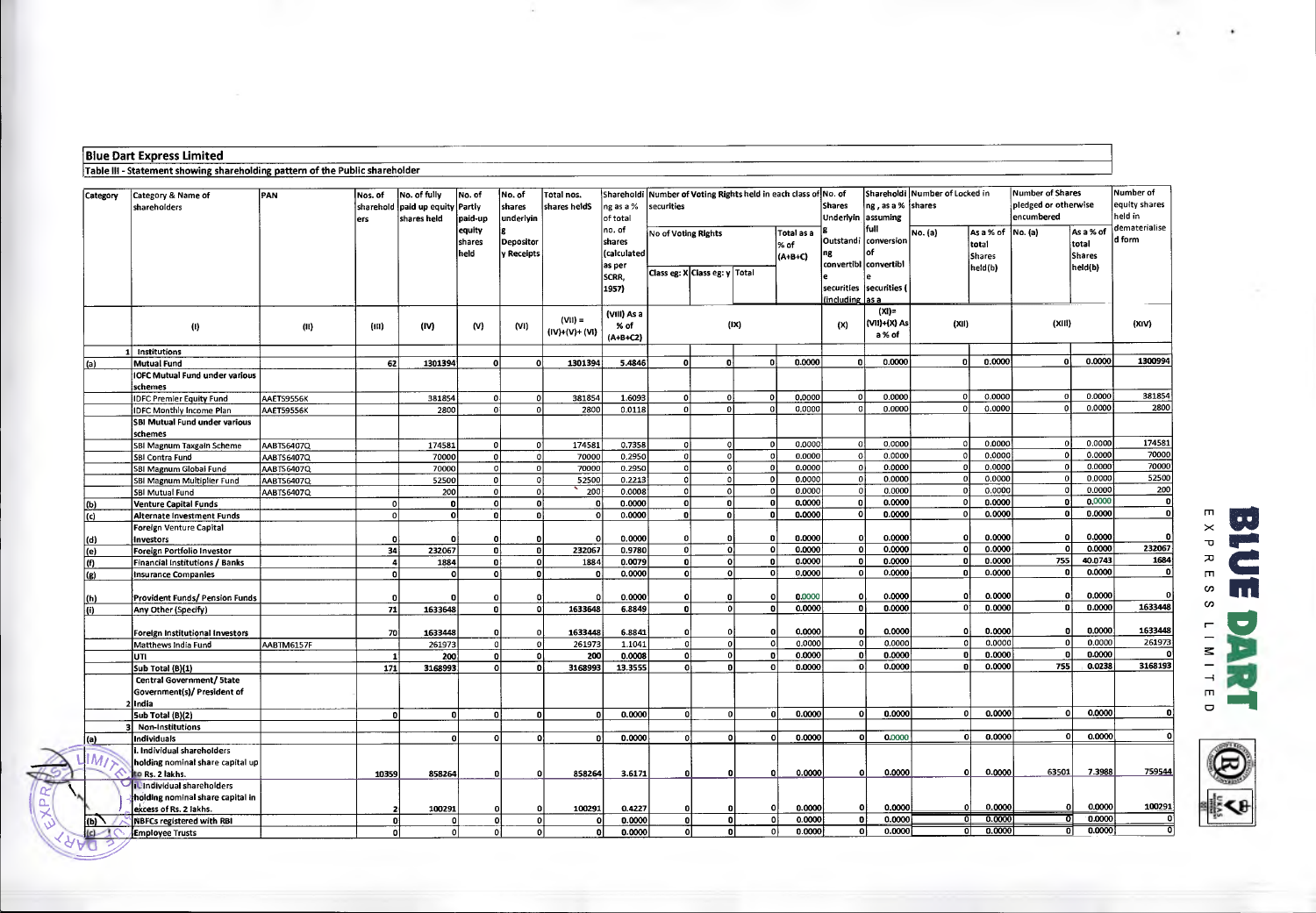|     | Overseas Depositories(holding                    |            |       |         |          |   |         |         |   |              |          |        |     |        |   |        |        |         |         |
|-----|--------------------------------------------------|------------|-------|---------|----------|---|---------|---------|---|--------------|----------|--------|-----|--------|---|--------|--------|---------|---------|
| (d) | DRs) (balancing figure)                          |            |       |         |          |   |         | 0.0000  |   |              | $\Omega$ | 0.0000 | ٥l  | 0.0000 |   | 0.0000 |        | 0.0000  |         |
| (e) | Any Other (Specify)                              |            | 1200  | 1804436 | $\Omega$ | n | 1804436 | 7.6047  |   | n            |          | 0.0000 | -ni | 0.0000 |   | 0.0000 | 115930 | 6.4247  | 1799936 |
|     | Hindu Undivided Family                           |            | 342   | 41670   | $\Omega$ |   | 41670   | 0.1756  |   | $\Omega$     |          | 0.0000 |     | 0.0000 |   | 0.0000 |        | 0.0000  | 41670   |
|     | Non Resident Indians (Non                        |            |       |         |          |   |         |         |   |              |          |        |     |        |   |        |        |         |         |
|     | Repat)                                           |            | 99    | 9625    |          |   | 9625    | 0.0406  |   | 0            |          | 0.0000 |     | 0.0000 |   | 0.0000 |        | 0.0000  | 9625    |
|     | Non Resident Indians (Repat)                     |            | 234   | 19747   | οl       | n | 19747   | 0.0832  |   | $\Omega$     |          | 0.0000 |     | 0.0000 |   | 0.0000 |        | 0.0000  | 18047   |
|     | <b>Overseas Bodies Corporates</b>                |            |       | 100     |          |   | 100     | 0.0004  |   | $\Omega$     |          | 0.0000 |     | 0.0000 |   | 0.0000 |        | 0.0000  |         |
|     | <b>Clearing Member</b>                           |            | 103   | 5585    | $\Omega$ |   | 5585    | 0.0235  |   | $\mathbf{0}$ | ΩI       | 0.0000 |     | 0.0000 |   | 0.0000 | 620    | 11.1012 | 5585    |
|     | <b>Bodies Corporate</b>                          |            | 421   | 1727709 | $\Omega$ |   | 1727709 | 7.2813  | n | $\Omega$     |          | 0.0000 |     | 0.0000 |   | 0.0000 | 115310 | 6.6742  | 1725009 |
|     | Derive Trading along with                        |            |       |         |          |   |         |         |   |              |          |        |     |        |   |        |        |         |         |
|     | Persons Acting In Concert                        |            |       |         |          |   |         |         |   |              |          |        |     |        |   |        |        |         |         |
|     | Bright 5tar Investments Pvt Ltd                  | AAACB2446C |       | 795934  |          |   | 795934  | 3.3544  |   |              |          | 0.0000 |     | 0.0000 |   | 0.0000 |        | 0.0000  | 795934  |
|     | Damani Estates and Finance                       |            |       |         |          |   |         |         |   |              |          |        |     |        |   |        |        |         |         |
|     | Pvt.Ltd.                                         | AAACD2106P |       | 303062  |          |   | 303062  | 1.2772  |   |              |          | 0.0000 |     | 0.0000 |   | 0.0000 |        | 0.0000  | 303062  |
|     | Derive Trading Pvt.Ltd.                          | AACCD5211D |       | 117100  |          |   | 117100  | 0.4935  |   |              |          | 0.0000 |     | 0.0000 |   | 0.0000 |        | 0.0000  | 117100  |
|     | Maheshwari Equity Brokers                        |            |       |         |          |   |         |         |   |              |          |        |     |        |   |        |        |         |         |
|     | Pvt.Ltd.                                         | AAACM41280 |       | 27600   |          |   | 27600   | 0.1163  |   |              |          | 0.0000 |     | 0.0000 |   | 0.0000 |        | 0.0000  | 27600   |
|     | Gopikishan 5 Damani                              |            |       |         |          |   |         |         |   |              |          |        |     |        |   |        |        |         |         |
|     | &Radhakishan 5 Damani                            | AABTK5510A |       | 5000    |          |   | 5000    | 0.0211  |   |              |          | 0.0000 |     | 0.0000 |   | 0.0000 |        | 0.0000  | 5000    |
|     | Gopikishan S Damani                              |            |       |         |          |   |         |         |   |              |          |        |     |        |   |        |        |         |         |
|     | &Radhakishan 5 Damani                            | AABTG3834F |       | 5000    |          |   | 5000    | 0.0211  |   |              |          | 0.0000 |     | 0.0000 |   | 0.0000 |        | 0.0000  | 5000    |
|     | Radhakishan S Damani & Srikanta                  |            |       |         |          |   |         |         |   |              |          |        |     | 0.0000 |   | 0.0000 |        |         |         |
|     | Devi R Damani<br>Radhakishan S Damani & Srikanta | AACTM4638E |       | 5000    |          |   | 5000    | 0.0211  |   |              |          | 0.0000 |     |        |   |        |        | 0.0000  | 5000    |
|     | Devi R Damani                                    | AABTB5656L |       | 5000    |          |   | 5000    | 0.0211  |   |              |          | 0.0000 |     | 0.0000 |   | 0.0000 |        | 0.0000  | 5000    |
|     | Radhakishan S Damani & Srikanta                  |            |       |         |          |   |         |         |   |              |          |        |     |        |   |        |        |         |         |
|     | Devi R Damani                                    | AABTR5355C |       | 5000    |          |   | 5000    | 0.0211  |   |              |          | 0.0000 |     | 0.0000 |   | 0.0000 |        | 0.0000  | 5000    |
|     | SBI Life Insurance Co. Ltd                       | AAFCS2530P |       | 283545  |          |   | 283545  | 1.1950  |   |              |          | 0.0000 |     | 0.0000 |   | 0.0000 |        | 0.0000  | 283545  |
|     | <b>5ub Total (B)(3)</b>                          |            | 11561 | 2762991 |          |   | 2762991 | 11.6445 |   |              |          | 0.0000 |     | 0.0000 | n | 0.0000 | 179431 | 6.4941  | 2659771 |
|     | Total Public Shareholding (B)=                   |            |       |         |          |   |         |         |   |              |          |        |     |        |   |        |        |         |         |
|     | $(B)(1)+(B)(2)+(B)(3)$                           |            | 11732 | 5931984 |          | n | 5931984 | 25.0000 |   |              |          | 0.0000 |     | 0.0000 | n | 0.0000 | 180186 | 3.0375  | 5827964 |
|     |                                                  |            |       |         |          |   |         |         |   |              |          |        |     |        |   |        |        |         |         |



 $\boldsymbol{\eta}$ 

**BLUE** EXPRESS U rnwiteD E 직

tkg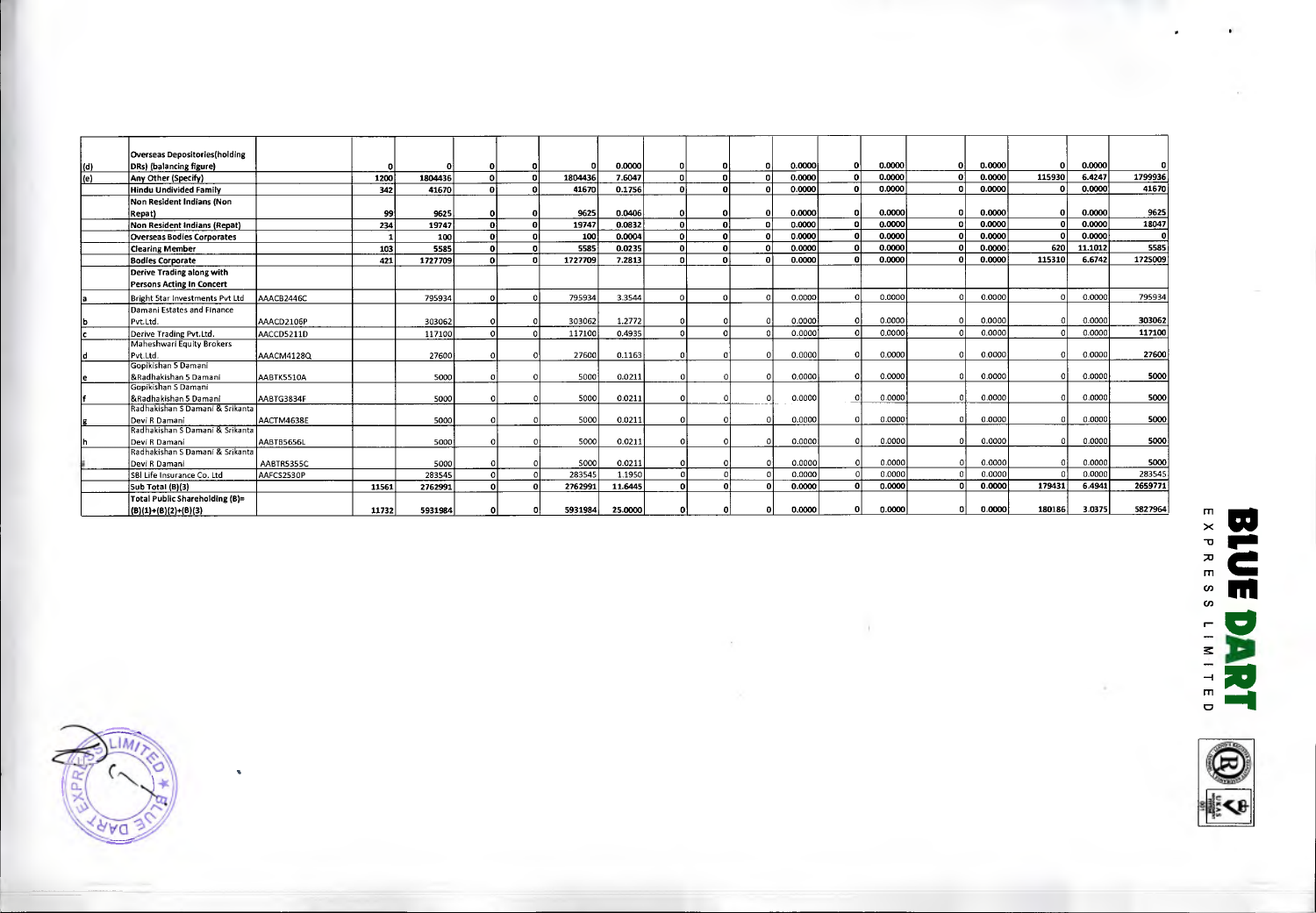#### Blue Dart Express Limited

Table IV - Statement showing shareholding pattern of the Non Promoter- Non Public shareholder

| Category | Category & Name of<br>shareholders                                 | <b>IPAN</b> | Nos. of | No. of fully<br>sharehold   paid up equity   Partly | No. of            | No. of shares<br>underlying | Total nos.<br>shares helds  | ling as a % of securities         |                     |                   | Sharehold Number of Voting Rights held in each class No. of |                                 | Shares                                   | $ $ ing, as a $ $ shares             | Sharehold Number of Locked in |                                    | Number of Shares<br>pledged or otherwise |                            | Number of<br>equity shares |
|----------|--------------------------------------------------------------------|-------------|---------|-----------------------------------------------------|-------------------|-----------------------------|-----------------------------|-----------------------------------|---------------------|-------------------|-------------------------------------------------------------|---------------------------------|------------------------------------------|--------------------------------------|-------------------------------|------------------------------------|------------------------------------------|----------------------------|----------------------------|
|          |                                                                    |             | lers    | shares held                                         | paid-up<br>equity | Depository<br>Receipts      |                             | of total<br>no. of                |                     |                   |                                                             |                                 | Underlyin  %                             | $\sqrt{a}$ assuming $\sqrt{No. (a)}$ |                               | As a % of No. (a)                  | encumbered                               | As a % of                  | held in<br>dematerialise   |
|          |                                                                    |             |         |                                                     | shares<br> heid   |                             |                             | shares<br>(calculate<br>d as per  | No of Voting Rights |                   |                                                             | Total as a<br>% of<br>$(A+B+C)$ | Outstandi full<br>Ing<br>convertibl n of | conversio                            |                               | Itotal<br><b>Shares</b><br>held(b) |                                          | total<br>Shares<br>held(b) | d form                     |
|          |                                                                    |             |         |                                                     |                   |                             |                             | SCRR,<br>19S7)                    | Class eg:           | Class eg: y Total |                                                             |                                 | securities e                             | convertibl                           |                               |                                    |                                          |                            |                            |
|          |                                                                    |             |         |                                                     |                   |                             |                             |                                   |                     |                   |                                                             |                                 |                                          | (including securities)               |                               |                                    |                                          |                            |                            |
|          | $\left( 0 \right)$                                                 | (11)        | (III)   | (iv)                                                | (V)               | (VI)                        | $(VII) =$<br>(IV)+(V)+ (VI) | (Vili) As a<br>$%$ of<br>(A+B+C2) |                     |                   | (IX)                                                        |                                 | (X)                                      | $(XI)$ =<br>(VII)+(X)<br>As a % of   | (X  )                         |                                    | (XiII)                                   |                            | (XIV)                      |
|          |                                                                    |             |         |                                                     |                   |                             |                             |                                   |                     |                   |                                                             |                                 |                                          |                                      |                               |                                    |                                          |                            |                            |
|          |                                                                    |             |         |                                                     |                   |                             |                             |                                   |                     |                   |                                                             |                                 |                                          |                                      |                               |                                    |                                          |                            |                            |
|          | Custodian/DR Holder                                                |             |         |                                                     |                   |                             | $\Omega$                    | 0.0000                            |                     |                   |                                                             | 0.0000                          | 0.                                       | 0.0000                               | $\Omega$                      | 0.0000                             | n                                        | 0.0000                     |                            |
|          |                                                                    |             |         |                                                     |                   |                             |                             |                                   |                     |                   |                                                             |                                 |                                          |                                      |                               |                                    |                                          |                            |                            |
|          | <b>Employee Benefit Trust (under</b><br>SEBI (Share based Employee |             |         |                                                     |                   |                             |                             |                                   |                     |                   |                                                             |                                 |                                          |                                      |                               |                                    |                                          |                            |                            |
|          | Benefit) Regulations, 2014)                                        |             |         |                                                     |                   |                             | ol                          | 0.0000                            |                     |                   |                                                             | 0,0000                          | -ni                                      | 0.0000                               | n                             | 0.0000                             |                                          | 0.0000<br>οl               |                            |
|          |                                                                    |             |         |                                                     |                   |                             |                             |                                   |                     |                   |                                                             |                                 |                                          |                                      |                               |                                    |                                          |                            |                            |
|          | Total Non-Promoter- Non Public<br>Shareholding (C)= (C)(1)+(C)(2)  |             |         |                                                     |                   | οı                          |                             | 0.0000                            |                     |                   |                                                             | 0.0000                          | οl                                       | 0.0000                               |                               | 0.0000                             |                                          | 0.0000<br>ΩI               |                            |